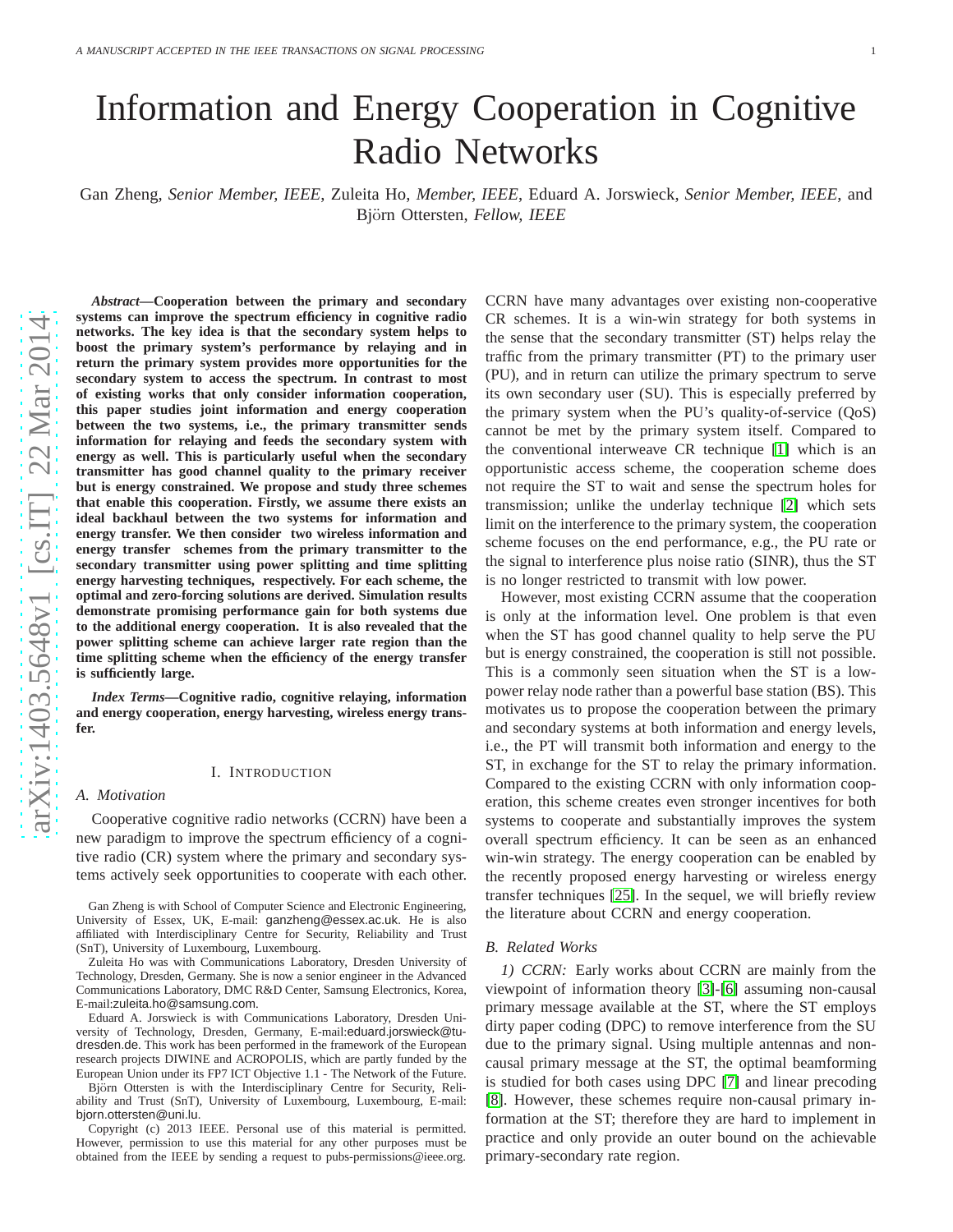As to more practical CCRN, three-phase cooperation protocols between primary and cognitive systems are proposed to exploit primary resources in time and frequency domain [\[10\]](#page-11-6), [\[11\]](#page-11-7). The ST uses the first two phases to listen and forward the primary traffic; in return, the last phase is exclusively reserved for the ST to transmit its own signal to the SU. The use of multiple antennas and beamforming at the ST provides additional degree of freedom for the concurrent primary-cognitive cooperation. The zero-forcing (ZF) beamforming technique and the optimal beamforming solution have been studied in [\[12\]](#page-11-8)[\[13\]](#page-12-1) and [\[14\]](#page-12-2), respectively. Different from the singleantenna case, the ST with multiple antennas requires only two phases: Phase I is the same as that in the single-antenna case while in Phase II, the ST can both relay the primary signal and transmit its own signal due to its ability of signal separation in the spatial domain. Recently full-duplex radio has been investigated in [\[16\]](#page-12-3) for CCRN which requires only one phase and it can efficiently enlarge the achievable rate region. Both the uncoordinated underlay cognitive radio scenario and the coordinated overlay cognitive radio scenario that consists of a message-learning phase followed by a communication phase are studied in [\[9\]](#page-11-9).

*2) Energy Cooperation:* Energy cooperation is a promising solution to prolong the network lifetime despite the possible loss during the process of energy transfer. In case of power line systems, joint communication and energy cooperation is investigated in [\[19\]](#page-12-4) for the coordinated multi-point downlink cellular networks. The base stations (BSs) powered by renewable energy are connected by a power line to enable simultaneous data and energy sharing. The proposed joint communication and energy cooperation solution are shown to substantially improve the downlink throughput for energy harvesting (EH) systems, as compared to the case without energy cooperation. In a similar scenario, the optimal energy cooperation algorithms are designed in [\[20\]](#page-12-5) for both cases where the renewable energy profile and energy demand profile are deterministic and stochastic.

As to wireless energy transfer, recently the radio frequency (RF) EH technology has emerged as a new solution where the electromagnetic radiation in the environment is captured by the receiver antennas and converted into useful energy. Thanks to recent advances in antenna and rectenna circuit design, there has been great progress towards improving the efficiency of wireless energy transfer, for instance, Powerharvester receivers provided by Powercast can achieve conversion efficiency as high as 70% in some scenarios [\[21\]](#page-12-6). A sensor node powered by a cellular Base Transceiver Station (BTS) at a distance of 200m from the BTS was implemented in [\[22\]](#page-12-7). RF-EH technique also enables simultaneous transfer of information and energy using RF signals [\[23\]](#page-12-8)[\[24\]](#page-12-9). Two practical receiver structures to decode information and EH called "time switching" and "power splitting", are proposed in [\[25\]](#page-12-0). "Power splitting" divides the received signal into two parts, one for harvesting energy and the other for information decoding. "Time switching" uses dedicated time slots for harvesting energy and the rest for data transmission. Dynamic switching between information decoding and RF EH is proposed in [\[26\]](#page-12-10) then further studied in [\[27\]](#page-12-11) for a cooperative relaying scenario

with a discrete-level battery at the RF-EH relay node.

When the wireless terminals have RF EH capabilities, energy cooperation provides more performance gain in additional to the usual information cooperation in cooperative communications. Energy cooperation is considered in [\[28\]](#page-12-12) for several basic multi-user network structures including relay channel, two-way channel and multiple access channel. The optimal energy management policies that maximize the system throughput within a given duration is studied. A more relevant one to our work is [\[29\]](#page-12-13), where an energy constrained relay node harvests energy from the received RF signal and uses that harvested energy to forward the source information to the destination, therefore the relay does not need external power supply. Both time switching and power switching relaying protocols are proposed to enable EH and information processing at the relay. Outage capacity and ergodic capacity are also derived.

# *C. Contribution*

In this paper, we propose two-level cooperation between the primary and the secondary systems to achieve better use of the spectrum. The first one is information cooperation, where the PT broadcasts the primary signal and after receiving it, the ST retransmits it to the PU; the second one is energy cooperation, where the PT transmits power to the ST via either cable or wireless medium, such that the ST can obtain extra power to help the PT, as well as serve its own SU. The ST may have good channel condition to the PU, but lacks spectrum and energy, therefore, the two-level cooperation substantially increases the chance that the ST can assist the primary transmission and use the primary spectrum. We assume the ST is equipped with multiple antennas, and deals with the beamforming design to characterize the achievable primarysecondary rate region. In particular, we study the problem of maximizing the SU rate subject to the PU rate and ST power (including harvested power) constraints by optimizing the beamforming design at the ST for EH and relay processing.

We propose three schemes that enable information as well as energy cooperation: i) ideal cooperation where we assume the primary information is non-causally known at the ST and the transmit power can be shared between the PT and the ST; ii) power splitting scheme where the ST uses part of received signal for information decoding and the rest for energy harvesting; and iii) time splitting scheme where a fraction of time is reserved for wireless energy transfer from the PT to the ST and the rest of time is used for information listening and forwarding. For each scheme, we propose efficient algorithms to optimally solve the above mentioned optimization problem. In addition, we derive low-complexity solutions based on ZF criterion, which provide some insights on the impacts of system parameters.

# *D. Notations*

Throughout this paper, the following notations will be adopted. Vectors and matrices are represented by boldface lowercase and uppercase letters, respectively.  $\|\cdot\|$  denotes the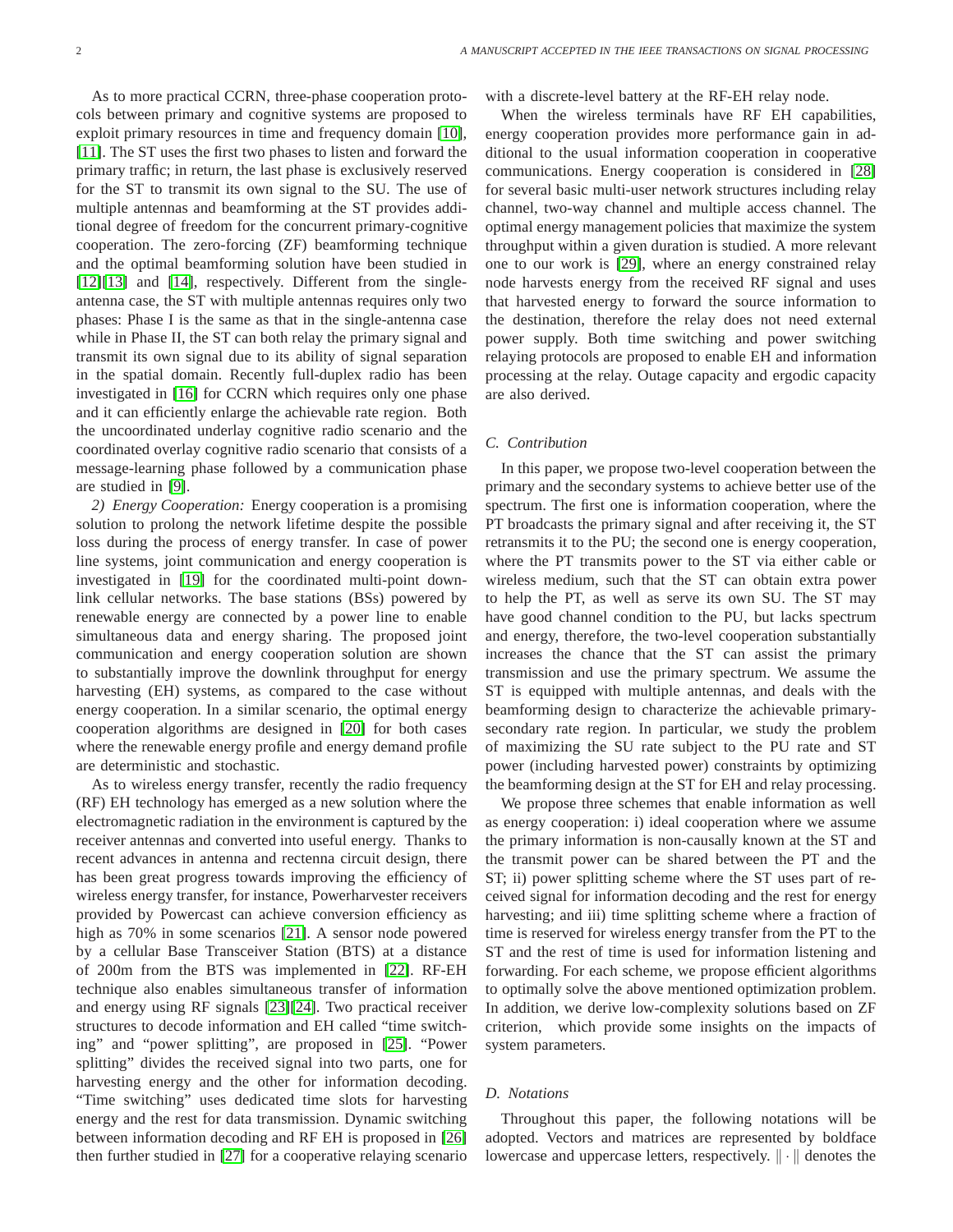Frobenius norm.  $(\cdot)^\dagger$  denotes the Hermitian operation of a vector or matrix.  $A \succeq 0$  means that A is positive semi-definite. I denotes an identity matrix of appropriate dimension.  $E[\cdot]$ denotes the expectation.  $x \sim \mathcal{CN}(m, \Theta)$  denotes a vector x of complex Gaussian elements with a mean vector of m and a covariance matrix of  $\Theta$ .  $\Pi_X$  denotes the orthogonal projection onto the column space of **X** while  $\Pi_{\mathbf{X}}^{\perp}$  denotes the orthogonal projection onto the orthogonal complement of the column space of **X**. We further define  $[x]_0^1 \triangleq \min(1, \max(0, x)).$  $diag(v)$  denotes a diagonal matrix with diagonal elements as the elements of v.

#### II. GENERAL SYSTEM SETTING



<span id="page-2-0"></span>Fig. 1. Energy and information cooperation in cognitive radio.

We consider cooperation between a primary system and a secondary system in cognitive radio networks, as depicted in Fig. [1.](#page-2-0) The primary system consists of a primary transmitter (PT) and a primary user (PU), while the secondary system has a secondary transmitter (ST) who serves a secondary user (SU). All terminals have a single antenna except that the ST has N antennas. The PT intends to send  $s_p$  to the PU while the ST transmits signal  $s<sub>s</sub>$  to the SU with appropriate power. We consider a scenario that the primary link is in outage status when its rate demand cannot be met via the direct link, thus it becomes necessary for the PT to cooperate with the ST in order to meet the PU's QoS requirement. Without loss of generality, we assume the communication duration  $T$  is normalized to be unity.

Some common system parameters are introduced as follows.  $h_p$ ,  $\mathbf{h}_s$ ,  $\mathbf{h}_{sp}$  and  $h_{ps}$  are used to denote the PT-PU, ST-SU, ST-PU and PT-SU channels, respectively. The PT is connected to the ST either via cable or wireless channel g. The PT's total energy (or average transmit power) is  $P_p$  and the PU's rate requirement is  $r_p$  bps/Hz. The ST itself has an initial total energy of  $P_{s0}$  and further receives/harvests energy from the PT. All channels and noise elements are assumed to be statistically independent of each other. We assume that global perfect channel state information (CSI) is available at the ST. After the ST receives both information and energy from the PT, it processes the primary signal, harvests energy then uses the harvested energy together with its own energy, to serve the SU and relay the signal to the PU. Amplify-and-forward (AF) relaying protocol is employed by the ST.

We explicitly consider two components in the noise received at a terminal: one is the received thermal noise and the

other is due to RF to baseband conversion, both are modeled as zero-mean additive white Gaussian noise (AWGN) with variances of  $N_0$  and  $N_C$  respectively. Assuming that they are independent, we may consider both types of noise if possible and define the combined received noise power as  $\tilde{N}_0 = N_0 + N_C.$ 

There are different approaches that facilitate the information and energy transfer from the PT to the ST. In the sequel, we will introduce three specific cooperation schemes and find their optimal as well as low-complexity solutions. For fairness, the same amount of energy (for both the PT and the ST) is used in all schemes.

#### III. IDEAL PRIMARY-COGNITIVE COOPERATION

## *A. System Model and Problem Formulation*

We first look into the ideal cooperation between the PT and the ST for information and energy transfer, where the ST has non-causal information about the primary signal and obtains energy from the PT via reliable backhaulling, for instance, cable. Note that although in practice, this cooperation scheme is either too difficult or too costly to implement, it provides a performance upper bound for practical cooperation protocols.

Since the primary message  $s_p$  (E[ $|s_p|^2$ ] = 1) is noncausally known at the ST, it can employ the DPC technique to encode the primary signal and superimpose its own secondary signal  $s_s$  (E[| $s_s$ |<sup>2</sup>] = 1) such that no primary interference is introduced at the SU  $<sup>1</sup>$  $<sup>1</sup>$  $<sup>1</sup>$ . The received signal at the PU is</sup>

$$
y_p = (\sqrt{(1-\beta)P_p}h_p + \mathbf{h}_{sp}^{\dagger}\mathbf{w}_p)s_p + \mathbf{h}_{sp}^{\dagger}\mathbf{w}_s s_s + n_p, \quad (1)
$$

where  $w_p$  is the beamforming vector used by the ST to forward the primary signal, and  $n_p \in \mathcal{CN}(0, \tilde{N}_0)$  is the combined received noise at the PU.  $\beta P_p(0 \le \beta \le 1)$  denotes the amount of energy transferred to the ST and received as  $\eta \beta P_p$ , where  $\eta$  is the efficiency of energy transfer. The ST then has the total power of  $P_{s0} + \eta \beta P_p$  to serve both the PU and the SU.

Due to the use of DPC, the SU receives

$$
y_s = \mathbf{h}_s^{\dagger} \mathbf{w}_s s_s + n_s,\tag{2}
$$

.

where  $n_s \in \mathcal{CN}(0, \tilde{N}_0)$  is the combined received noise at the SU. Then the primary and secondary received signal to interference-plus-noise ratios (SINRs), are, respectively,

$$
\Gamma_p = \frac{|\sqrt{(1-\beta)P_p h_p + \mathbf{h}_{sp}^{\dagger} \mathbf{w}_p|^2}}{|\mathbf{h}_{sp}^{\dagger} \mathbf{w}_s|^2 + \tilde{N}_0}, \text{ and } \Gamma_s = \frac{|\mathbf{h}_{s}^{\dagger} \mathbf{w}_s|^2}{\tilde{N}_0}. \text{ (3)}
$$

It is easy to see that the optimal  $w_p$  admits the form  $w_p =$  $\sqrt{q_p}\frac{\mathbf{h}_{sp}}{\|\mathbf{h}_{sp}}$  $\frac{\mathbf{h}_{sp}}{\|\mathbf{h}_{sp}\|}e^{j\theta}$ , where  $\theta$  is chosen for coherent reception and  $q_p \triangleq ||\mathbf{w}_p||^2$ . As a result, the achievable PU rate is

$$
R_p = \log_2(1+\gamma_p) = \log_2\left(1 + \frac{(\sqrt{(1-\beta)P_p}h_p + \sqrt{q_p}||\mathbf{h}_{sp}||)^2}{|\mathbf{h}_{sp}^{\dagger}\mathbf{w}_{s}|^2 + \tilde{N}_0}\right)
$$
(4)

<span id="page-2-1"></span> $<sup>1</sup>$  Note that the ST can also pre-cancel the interference at the PU caused by</sup> its own secondary signal, however, this could lead to performance degradation because the SU will receive interference from both the PT and the ST.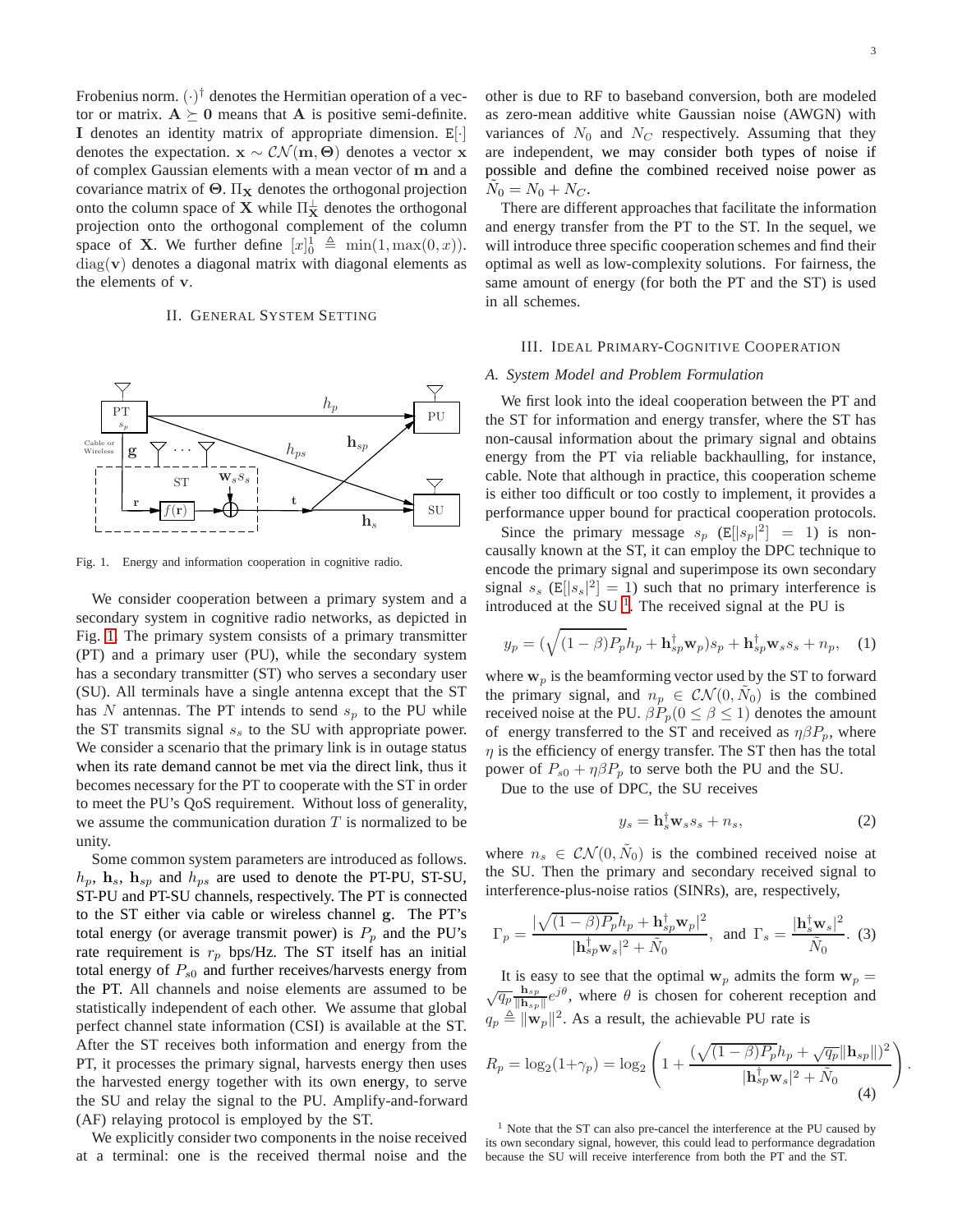The problem of maximizing the SU rate subject to PU rate and ST power constraints is written as

$$
\max_{\mathbf{w}_s, q_p, \beta} \qquad |\mathbf{h}_s^{\dagger} \mathbf{w}_s| \tag{5a}
$$

s.t. 
$$
\frac{(\sqrt{(1-\beta)P_p}|h_p| + \sqrt{q_p}||\mathbf{h}_{sp}||)^2}{|\mathbf{h}_{sp}^{\dagger}\mathbf{w}_{s}|^2 + \tilde{N}_0} \ge 2^{r_p} - 1,
$$
\n(5b)

$$
\|\mathbf{w}_s\|^2 + q_p \le P_{s0} + \beta \eta P_p,\tag{5c}
$$

<span id="page-3-5"></span>
$$
0 \le \beta \le 1, q_p > 0. \tag{5d}
$$

# *B. Feasibility*

Before solving [\(5\)](#page-3-0), in Proposition 1 we first give the condition under which it is feasible and the proof is given in Appendix [A.](#page-10-0)

*Proposition 1:* Problem [\(5\)](#page-3-0) is feasible if and only if the PU rate requirement  $r_p$  is not larger than

<span id="page-3-6"></span>
$$
R_{p,\max} \triangleq \left\{ \begin{array}{c} \log_2\left(1 + \frac{(\sqrt{P_p}|h_p| + \sqrt{P_{s0}}||\mathbf{h}_{sp}||)^2}{\tilde{N}_0}\right), \\ \text{if } P_p\eta^2 ||\mathbf{h}_{sp}||^2 < P_{s0}|h_p|^2; \\ \log_2\left(1 + \frac{P_p\eta + P_{s0}}{\eta^2 ||\mathbf{h}_{sp}||^2 + \eta ||h_p|^2} \frac{(|h_p|^2 + \eta ||\mathbf{h}_{sp}||^2)^2}{\tilde{N}_0}\right), \\ \text{otherwise.} \end{array} \right.
$$

According to Proposition 1, when  $P_p \eta^2 \|\mathbf{h}_{sp}\|^2 \le P_{s0}|h_p|^2$ which means that the transferred power from the PT to the ST cannot bring sufficient performance gain, no energy transfer is needed. This may happen when primary power is limited, the secondary power is abundant, or the efficiency of the power transfer is too low, etc.

#### *C. Simplified Characterization of* [\(5\)](#page-3-0)

<span id="page-3-1"></span>Problem [\(5\)](#page-3-0) is equivalent to the following convex problem:

$$
\max_{\mathbf{w}_s, \mathbf{v}} \qquad \text{Re}\left(\mathbf{h}_s^{\dagger} \mathbf{w}_s\right) \tag{7a}
$$

$$
\text{s.t.} \qquad \left(\mathbf{g}^{\mathrm{T}}\,\mathbf{v}\right)^2 \geq (2^{r_p} - 1)\left(\|\mathbf{h}_{sp}^{\dagger}\,\mathbf{w}_{s}\|^2 + \tilde{N}_0\right), \tag{7b}
$$

$$
\|\mathbf{w}_s\|^2 + \mathbf{v}^{\mathrm{T}} \mathbf{D} \mathbf{v} \le P_{s0} + \eta P_p, \tag{7c}
$$

$$
\mathbf{v} \ge \mathbf{0}, [\mathbf{v}]_1 \le 1. \tag{7d}
$$

where  $\mathbf{g}^{\mathrm{T}}$  $\begin{array}{ccc} \Gamma & = & [\sqrt{P_p} |h_p| , \| \, \mathbf{h}_{sp} \, \|, & \mathbf{D} & = \end{array}$  $diag(\eta P_p, 1), \mathbf{v} \triangleq [\sqrt{1-\beta}, \sqrt{\phi_p}]$ . Optimization problem in [\(7\)](#page-3-1) is a second order cone problem (SOCP) and is convex. It can be solved very efficiently. The steps of recasting [\(5\)](#page-3-0) to the convex problem [\(7\)](#page-3-1) are given in Appendix [B.](#page-10-1)

Although problem [\(5\)](#page-3-0) can be manipulated as a convex problem, it does not offer much insight into the structure of the solution. In the following, from the characterization of the optimal solution structure, we identify very efficient solutions. To this end, we first show that at the optimality point, the two constraints in [\(5\)](#page-3-0) are active. If the power constraint is not active at the optimality point, one can update the beamforming vector  $\mathbf{w}_s$  to  $\mathbf{w}'_s = \mathbf{w}_s + \tau \prod_{\mathbf{h}_{sp}}^{\perp} \mathbf{h}_s$  with  $\tau$  being a very small scalar, which increases the objective value while keeping the first constraint unchanged. This contradicts the optimality <span id="page-3-0"></span>point assumption. Then if the first constraint is not active, one can decrease the value of  $q_p$  and increase the value of  $\beta$ such that the first constraint is active but the power constraint is not active. This leads us back to the previous case and a contradiction of the optimality assumption results. Hence at the optimality point, the two constraints are always active. The main result of the simplified optimization problem is given in Proposition 2 and its proof is provided in Appendix [C.](#page-10-2)

<span id="page-3-7"></span><span id="page-3-3"></span><span id="page-3-2"></span>*Proposition 2:* Problem [\(5\)](#page-3-0) is equivalent to the problem [\(8\)](#page-4-0) at the top of next page.

Problem [\(8\)](#page-4-0) is not convex in general, so we propose to find its optimal solution via 2-D search.

We illustrate the feasibility region in Figure [2,](#page-4-1) where randomly chosen channel realizations and system settings are given by  $h_s = [-0.0823 + 1.3427i, -0.6438 - 0.4291i, 0.4338 - 0.2197i]^T$ .  $0.4291i, 0.4338$  $T,$  $\mathbf{h}_{sp} = [0.5345 - 0.8716i, 0.2872 - 0.4043i, 0.0951 - 0.3264i]^T,$  $h_p = -0.4692 + 0.8665i$ ,  $\gamma_0 = 5$ ,  $P_p = P_{sp} = 10$ ,  $\eta = 0.8$ and  $N = 3$ . The feasibility region of two target SINR values are shown. Each blue ring circle is composed of tuples of  $(|\mathbf{h}_{sp}^{\dagger} \mathbf{w}_{s}|, |\mathbf{h}_{s}^{\dagger} \mathbf{w}_{s}|^{2})$  and is obtained by varying  $\mathbf{w}_{s}$  and keeping  $q_p$  and  $\beta$  fixed. When  $q_p$  increases and  $\beta$  fixed, constraint [\(5b\)](#page-3-2) on  $\mathbf{h}_{sp}^{\dagger} \mathbf{w}_{s}$  is more relaxed. This is illustrated by the red lines, each line corresponding to a given pair  $q_p$ ,  $\beta$ . When  $q_p$  increases, the red line moves up. Similarly, when  $q_p$  increases and  $\beta$  fixed, [\(5c\)](#page-3-3) becomes more strict and thus the blue region shrinks. Similar behavior can be observed if  $\beta$  varies and  $q_p$  is kept constant. The feasibility region is the blue region under the corresponding red line. Hence, there is a conflict between constraints [\(5b\)](#page-3-2) and [\(5c\)](#page-3-3). In Figure [2,](#page-4-1) the black cross marker shows the optimal point for each given tuple of  $(q_p, \beta)$ . The optimal point is the black cross with the largest x-coordinate. In Figure [3,](#page-4-2) we collect the optimal points (shown in black crosses in both Figure 2 and 3) for each paired value of  $(q_p, \beta)$ . Out of these optimal points of each realization of  $(q_p, \beta)$ , we mark the optimal point of the whole set as a red square. If the zero-forcing scheme is implemented, the achievable points by definition are always on the x-axis and the optimal point is marked as a blue triangle in Figure [3.](#page-4-2)

# *D. ZF Solution*

Here we study a suboptimal yet closed-form solution with ZF constraint on the interference power from the ST to the PU, i.e.,  $\mathbf{h}_{sp}^{\dagger} \mathbf{w}_{s} = 0$ . To satisfy this, the beamforming vector  $w_s$  is chosen as

<span id="page-3-4"></span>
$$
\mathbf{w}_{s,ZF} = \sqrt{q_s} \frac{\left(\mathbf{I} - \frac{\mathbf{h}_{sp}\mathbf{h}_{sp}^{\dagger}}{\|\mathbf{h}_{sp}\|^2}\right)\mathbf{h}_s}{\|\left(\mathbf{I} - \frac{\mathbf{h}_{sp}\mathbf{h}_{sp}^{\dagger}}{\|\mathbf{h}_{sp}\|^2}\right)\mathbf{h}_s|},\tag{9}
$$

and the resulting SU channel gain is

$$
|\mathbf{w}_{s,ZF}^{\dagger}\mathbf{h}_{s}|^{2} = q_{s}||\mathbf{h}_{s}||^{2}(1-\delta^{2}), \delta^{2} \triangleq \frac{|\mathbf{h}_{sp}^{\dagger}\mathbf{h}_{s}|^{2}}{||\mathbf{h}_{sp}||^{2}||\mathbf{h}_{s}||^{2}}.
$$
 (10)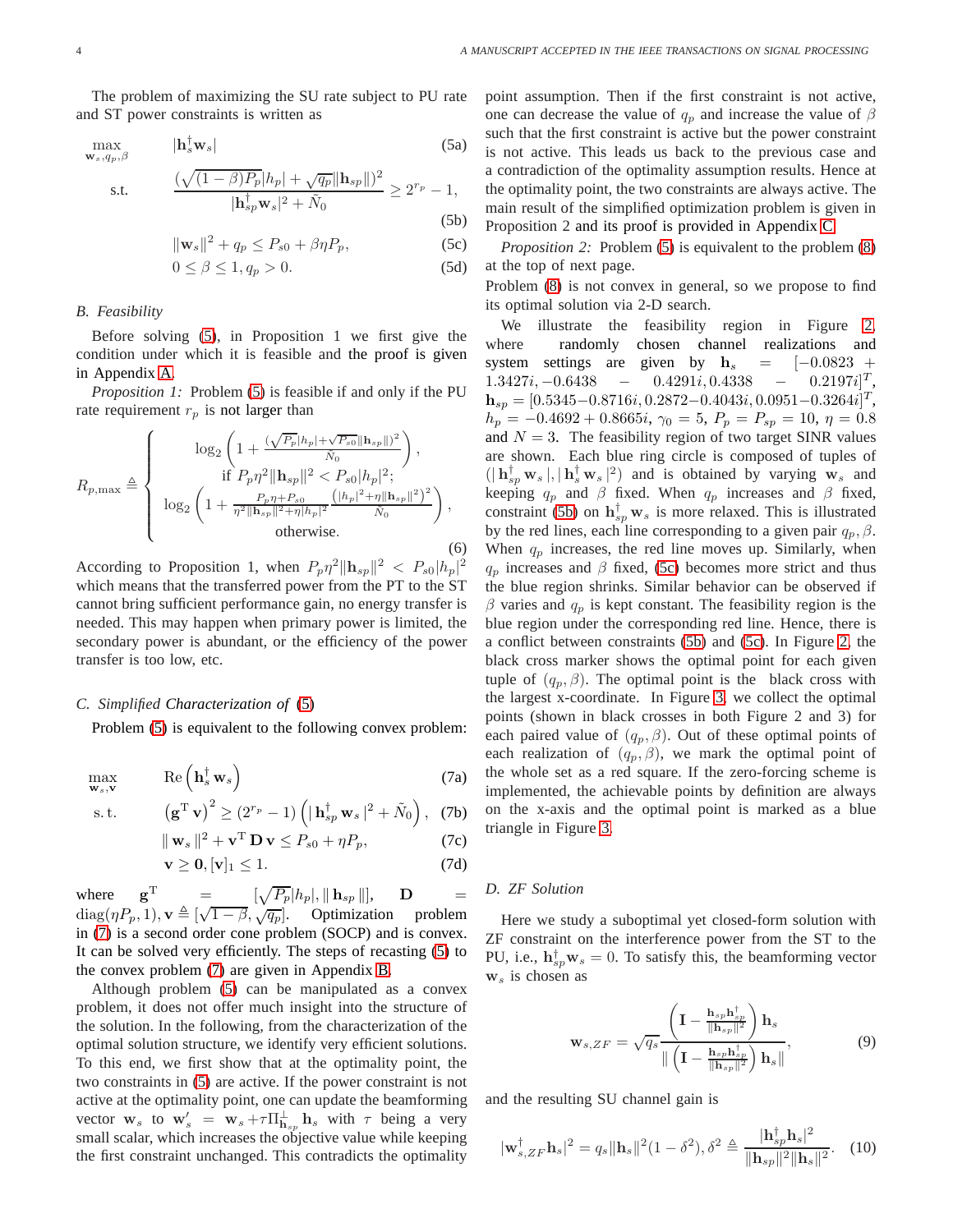<span id="page-4-0"></span>
$$
\max_{\beta, q_p} \qquad \sqrt{\frac{|\sqrt{(1-\beta)P_p} \frac{|h_p|}{\|\mathbf{h}_{sp}\|} + \sqrt{q_p}|^2}{2^{r_p} - 1} - \frac{\tilde{N}_0}{\|\mathbf{h}_{sp}\|^2} \|\Pi_{\mathbf{h}_{sp}} \mathbf{h}_s\|} + \sqrt{(P_{s0} + \beta \eta P_p) - q_p - \frac{|\sqrt{(1-\beta)P_p} \frac{|h_p|}{\|\mathbf{h}_{sp}\|} + \sqrt{q_p}|^2}{2^{r_p} - 1} - \frac{\tilde{N}_0}{\|\mathbf{h}_{sp}\|^2} \|\Pi_{\mathbf{h}_{sp}}^{\perp} \mathbf{h}_s\|} \text{ s.t. } 0 \le \beta \le 1, q_p > 0.
$$
\n
$$
(8)
$$



<span id="page-4-1"></span>Fig. 2. The channel power region of  $|\mathbf{h}_s^{\dagger} \mathbf{w}_s|^2$  against  $|\mathbf{h}_{sp}^{\dagger} \mathbf{w}_s|^2$ .  $(\cdot)^H$ represents Hermitian operation in the figure and is denoted as  $(\cdot)^\dagger$  in the main text. The red lines show the constraint moving up when  $q_p$  increases and  $\beta$ fixed. At the same time, the channel power region, shown in blue, shrinks. The feasibility region is the blue region under the corresponding red line. Within the feasibility regions, the point with the maximum x-coordinate is marked with a black cross.



<span id="page-4-2"></span>Fig. 3. The optimal point for each pair of values of  $(q_p, \beta)$  is collected and shown in black crosses. The optimal point that attains the largest value of  $|h_{sp}^{\dagger} \mathbf{w}_s|^2$ , is marked as a red square. When the zero-forcing scheme in Section III-D is used, the optimal point is marked as a blue triangle.

As a result, the optimization problem is formulated as

<span id="page-4-3"></span>
$$
\max_{q_s, q_p, \beta} \qquad q_s \tag{11}
$$

s.t. 
$$
\frac{(\sqrt{(1-\beta)P_p}|h_p| + \sqrt{q_p}||\mathbf{h}_{sp}||)^2}{\tilde{N}_0} \ge 2^{r_p} - 1, \quad (12)
$$

$$
q_s + q_p \le P_{s0} + \beta \eta P_p,
$$
  
\n
$$
0 \le \beta \le 1, q_s \ge 0, q_p \ge 0.
$$
\n(13)

Due to the fact that both constraints [\(12\)](#page-4-3) and [\(13\)](#page-4-3) should hold with equality,  $q_s$  can be expressed as

<span id="page-4-4"></span>
$$
q_s = P_{s0} + \beta \eta P_p - q_p \tag{14}
$$

$$
= P_{s0} + \beta P_p \left( \eta + \frac{|h_p|^2}{\|\mathbf{h}_{sp}\|^2} \right) - \tag{15}
$$

$$
\frac{(2^{r_p}-1)\tilde{N}_0+P_p|h_p|^2-2\sqrt{(2^{r_p}-1)\tilde{N}_0\sqrt{(1-\beta)P_p|h_p|}}}{\|\mathbf{h}_{sp}\|^2}.
$$

By setting the first-order derivative of [\(16\)](#page-4-4) to be zero, we can derive the optimal  $\beta$  as

<span id="page-4-5"></span>
$$
\beta^* = \left[1 - \frac{(2^{r_p} - 1)\tilde{N}_0}{P_p\left(|h_p| + \frac{\eta ||\mathbf{h}_{sp}||^2}{|h_p|}\right)^2}\right]_0^1.
$$
 (16)

The expression [\(16\)](#page-4-5) verifies the intuition that the optimal β is an increasing function of  $P_p$ ,  $||\mathbf{h}_{sp}||^2$  and η. If the PT has abundant power, then it is more likely to transfer energy to the ST. On the other hand, if the ST-PU link is weak or the efficiency of energy transfer is low, it is not worth transferring too much energy to the ST. There is an interesting observation about  $|h_p|$ . If  $|h_p|$  is close to zero,  $\beta$  approaches 1, which means that the primary system relies on the ST to forward its signal, therefore transfers all its energy to the ST. As the primary channel becomes better or  $|h_p|$  increases but is below the threshold  $\sqrt{\eta} \|\mathbf{h}_{sp}\|$ ,  $\beta$  is a decreasing function of  $|h_p|$ ; once  $|h_p|$  exceeds the threshold  $\sqrt{\eta} \|\mathbf{h}_{sp}\|$ ,  $\beta$  becomes an increasing function of  $|h_p|$  and this is because the primary channel is good enough therefore the primary system can help the secondary transmission.

The channel power values achieved by the ZF solution achieves are shown in Figure [3.](#page-4-2) The corresponding optimal solution is marked blue. The ZF solution is simple and we observe that its performance is quite good in this example.

The implementation of the ideal cooperation requires cable and common energy source, as well as signal processing and coding capabilities for DPC. In the following two sections, we consider two practical energy and information cooperation schemes. We assume that the ST adopts the AF relaying protocol to forward the primary signals instead of processing non-causal primary information.

# IV. POWER SPLITTING COOPERATION – SYSTEM MODEL AND OPTIMIZATION

# *A. System Model and Problem Setting*

In this section, we assume the ST first listens to the primary transmission via the channel g then forwards it to the PU,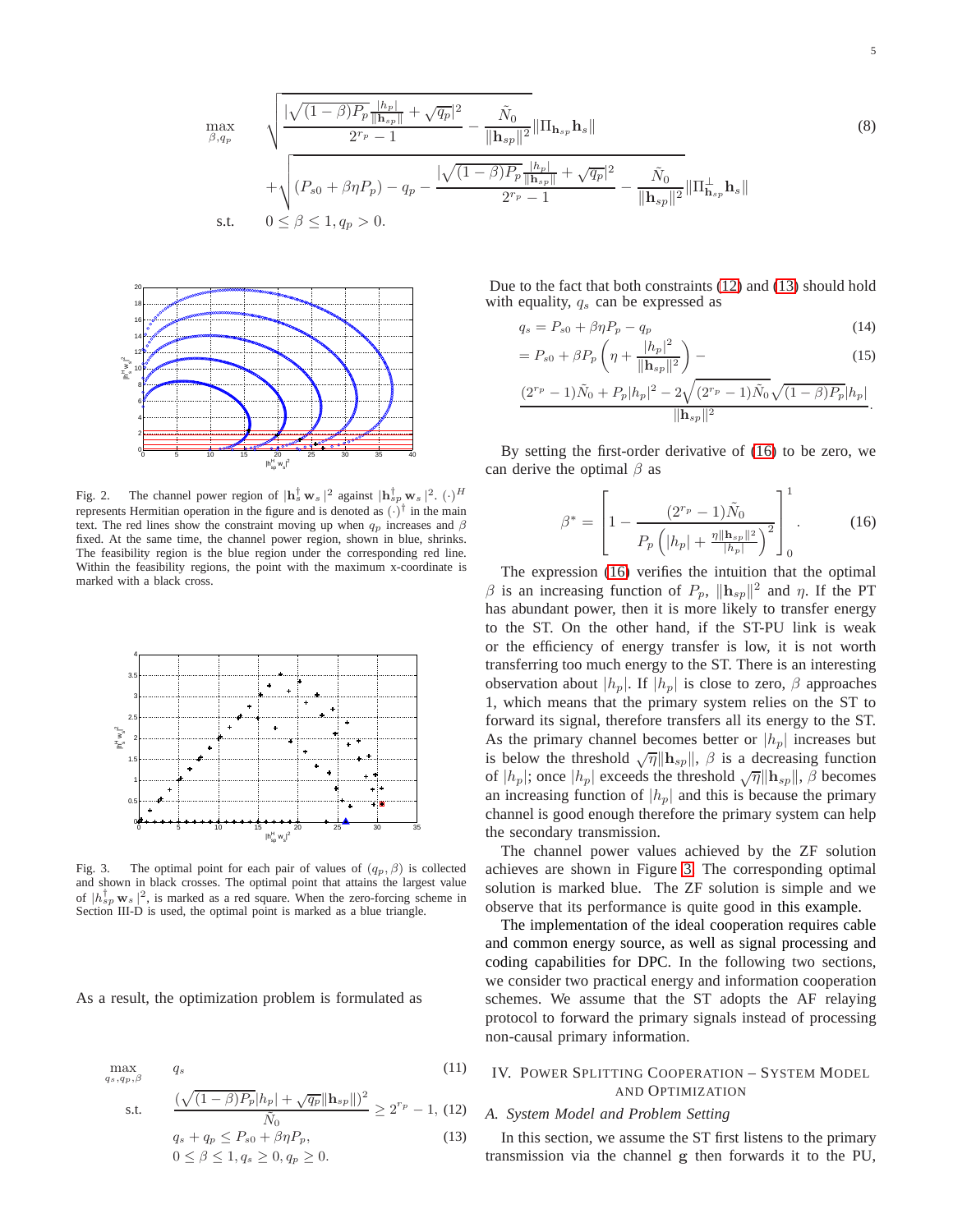

<span id="page-5-0"></span>Fig. 4. The power splitting EH technique at the ST.

therefore two channel phases are required to complete the communications. In Phase I, the PT broadcasts its data  $s_p$  with power  $2P_p$  where the factor 2 is because the PT only transmits during the first half duration, then the received signals at the PU and the ST are, respectively,

$$
y_{p1} = \sqrt{2P_p}h_p s_p + n_{p1}, \text{ and } \mathbf{r} = \sqrt{2P_p} \mathbf{g} s_p + \mathbf{n}_R, (17)
$$

where  $n_{p1} \in \mathcal{CN}(0, \tilde{N}_0)$  is the combined noise at the PU while  $n_R \in \mathcal{CN}(\mathbf{0}, N_0\mathbf{I})$  is the thermal noise received at ST, respectively.

To forward primary information as well as harvest RF energy at the ST, the practical power splitting technique [\[17\]](#page-12-14) is used, which is depicted in Fig. [4](#page-5-0) and works as follows. The ST splits the RF signal into two portions: one for forwarding to the PU after AF processing and the other for harvesting energy, with relative power of  $\rho$  and  $1 - \rho$ , respectively. The signal for AF processing will be converted from the RF to the baseband, and this results in the received signal

$$
\tilde{\mathbf{r}} = \sqrt{\rho} \mathbf{r} + \tilde{\mathbf{n}}_R, \tag{18}
$$

where  $\tilde{\mathbf{n}}_R \sim \mathcal{CN}(\mathbf{0}, N_C \mathbf{I})$  is the complex AWGN during the RF to baseband conversion. The ST processes the received signal and produces  $f(\mathbf{r}) = \mathbf{A}\tilde{\mathbf{r}}$ . Without loss of optimality, it has been shown that the optimal **A** has the structure of  $\mathbf{A} = \mathbf{w}_p \mathbf{g}^{\dagger}$ according to [\[14\]](#page-12-2), where  $w_p$  is a new transmit beamforming vector to be optimized. This is also intuitive because there is a single primary data stream, the best reception strategy for the ST is to use maximal ratio combining (MRC).

The signal for EH is simply

$$
\bar{\mathbf{r}} = \sqrt{1 - \rho} \mathbf{r} = \sqrt{1 - \rho} \left( \mathbf{g} \sqrt{2P_p} s_p + \mathbf{n}_R \right). \tag{19}
$$

Assuming the energy transfer efficiency of  $\eta$ , the amount of the harvested energy is

$$
P_{EH} = \frac{\eta(1-\rho)(2P_p||g||^2 + N_0)}{2}.
$$
 (20)

Therefore, the ST will have a total transmit power of  $2P_{s0}$  +  $\eta(1-\rho)(2P_p||\mathbf{g}||^2 + N_0)$  where the factor 2 is due to the fact that the ST only transmits signals in the second half of the communication time.

In Phase II, the ST superimposes the relaying signal  $f(r)$ with its own data  $s<sub>s</sub>$  using the cognitive beamforming vector  $w_s$ , then transmits it to both the PU and the SU. Note that DPC is not used at the ST. In this phase, the PT remains idle.

The ST's transmit signal is

$$
\mathbf{t} = \mathbf{w}_s s_s + \mathbf{w}_p \mathbf{g}^{\dagger} \tilde{\mathbf{r}}
$$
\n
$$
= \mathbf{w}_s s_s + \sqrt{2\rho P_p} \mathbf{w}_p ||\mathbf{g}||^2 s_p + \sqrt{\rho} \mathbf{w}_p \mathbf{g}^{\dagger} \mathbf{n}_R + \mathbf{w}_p \mathbf{g}^{\dagger} \tilde{\mathbf{n}}_R,
$$
\n(21)

with average power

$$
p_R = \mathbf{E} \|\mathbf{t}\|^2 = \|\mathbf{w}_s\|^2 + (2P_p \rho \|\mathbf{g}\|^4 + \rho \|\mathbf{g}\|^2 N_0 + \|\mathbf{g}\|^2 N_C) \|\mathbf{w}_p\|^2.
$$
\n(22)

The received signal at the SU is

$$
y_s = \mathbf{h}_s^{\dagger} \mathbf{t} + n_s
$$
  
=  $\mathbf{h}_s^{\dagger} \mathbf{w}_s s_s + \sqrt{\rho} \mathbf{h}_s^{\dagger} \mathbf{w}_p ||\mathbf{g}||^2 s_p + \sqrt{\rho} \mathbf{h}_s^{\dagger} \mathbf{w}_p \mathbf{g}^{\dagger} \mathbf{n}_R$   
+ $\mathbf{h}_s^{\dagger} \mathbf{w}_p \mathbf{g}^{\dagger} \tilde{\mathbf{n}}_R + n_s,$  (23)

where  $n_s \in \mathcal{CN}(0, \tilde{N}_0)$  is the combined noise at the SU. The received SINR at SU is then expressed as

$$
\Gamma_s = \frac{|\mathbf{h}_s^{\dagger} \mathbf{w}_s|^2}{(2P_p \rho ||\mathbf{g}||^4 + \rho ||\mathbf{g}||^2 N_0 + ||\mathbf{g}||^2 N_C)|\mathbf{h}_s^{\dagger} \mathbf{w}_p|^2 + \tilde{N}_0},\tag{24}
$$

and the achievable SU rate is  $R_s = \frac{1}{2} \log_2(1 + \Gamma_s)$  where the factor  $\frac{1}{2}$  arises due to the two orthogonal channel uses. The received signal at the PU is

$$
y_{p2} = \mathbf{h}_{sp}^{\dagger} \mathbf{t} + n_{p2}
$$
  
=  $\mathbf{h}_{sp}^{\dagger} \mathbf{w}_{s} s_{s} + \rho \mathbf{h}_{sp}^{\dagger} \mathbf{w}_{p} ||\mathbf{g}||^{2} s_{p} + \rho \mathbf{h}_{sp}^{\dagger} \mathbf{w}_{p} \mathbf{g}^{\dagger} \mathbf{n}_{R}$   
+ $\mathbf{h}_{sp}^{\dagger} \mathbf{w}_{p} \mathbf{g}^{\dagger} \tilde{\mathbf{n}}_{R} + n_{p2},$  (25)

where  $n_{p2} \in \mathcal{CN}(0, \tilde{N}_0)$  is the combined noise at the PU during Phase II.

Applying the MRC strategy to  $y_{p1}$  and  $y_{p2}$ , the received SINR of the PU is the sum of two channel uses, and consequently, the achievable PU rate is

$$
R_p = \frac{1}{2} \log_2 \left( 1 + \frac{2P_p|h_p|^2}{\tilde{N}_0} + \frac{2P_p\rho ||\mathbf{g}||^4 |\mathbf{h}_{sp}^\dagger \mathbf{w}_p|^2}{|\mathbf{h}_{sp}^\dagger \mathbf{w}_s|^2 + (\rho ||\mathbf{g}||^2 N_0 + ||\mathbf{g}||^2 N_C)|\mathbf{h}_{sp}^\dagger \mathbf{w}_p|^2 + \tilde{N}_0} \right).
$$
 (26)

Next we can formulate the problem of maximizing the SU rate  $R_s$  subject to the PU's rate constraint  $r_p$  and the ST's transmit power constraint  $2(P_{s0}+P_{EH})$ , by jointly optimizing the power splitting parameter  $\rho$ , the cognitive beamforming vector  $w_s$ , and the forwarding beamforming vector  $w_p$ . Using the monotonicity between the received SINR and the achievable rate, the optimization problem can be written as

<span id="page-5-1"></span>
$$
\max_{\mathbf{w}_s, \mathbf{w}_p, \rho} \qquad \frac{|\mathbf{h}_s^{\dagger} \mathbf{w}_s|^2}{(2P_p \rho ||\mathbf{g}||^4 + \rho ||\mathbf{g}||^2 N_0 + ||\mathbf{g}||^2 N_C)|\mathbf{h}_s^{\dagger} \mathbf{w}_p|^2 + \tilde{N}_0} \qquad (27)
$$
\ns.t. 
$$
\frac{|\mathbf{h}_{sp}^{\dagger} \mathbf{w}_p|^2}{|\mathbf{h}_{sp}^{\dagger} \mathbf{w}_s|^2 + \tilde{N}_0} \ge \frac{\gamma_p'}{\rho ||\mathbf{g}||^4 - \gamma_p'(\rho ||\mathbf{g}||^2 N_0 + ||\mathbf{g}||^2 N_C)},
$$
\n
$$
||\mathbf{w}_s||^2 + (2P_p \rho ||\mathbf{g}||^4 + \rho ||\mathbf{g}||^2 N_0 + ||\mathbf{g}||^2 N_C)||\mathbf{w}_p||^2 \le 2P_{s0} + \eta(1 - \rho)(2P_p ||\mathbf{g}||^2 + N_0),
$$
\n
$$
0 \le \rho \le 1,
$$

where we have defined  $\gamma'_p \triangleq \frac{2^{2r_p}-1}{2P_p} - \frac{|h_p|^2}{\tilde{N}_0}$  $\frac{n_p}{\tilde{N}_0}$ .

#### *B. Feasibility Check*

Before solving problem [\(27\)](#page-5-1), we first investigate its feasibility, and this can be achieved by finding the maximum PU rate  $R_P$  or equivalently  $\gamma_p'$ . To achieve the maximum  $\gamma_p'$ , we set  $\mathbf{w}_s = \mathbf{0}$  then we have  $\|\mathbf{w}_p\|^2 = \frac{2P_{s0} + \eta(1-\rho)(2P_p||\mathbf{g}||^2 + N_0)}{2P_p \rho ||\mathbf{g}||^4 + \rho ||\mathbf{g}||^2 N_0 + ||\mathbf{g}||^2 N_0}$  $\frac{2P_{s0}+\eta(1-\rho)(2P_{p}||\mathbf{g}||+N_{0})}{2P_{p}\rho||\mathbf{g}||^{4}+\rho||\mathbf{g}||^{2}N_{0}+||\mathbf{g}||^{2}N_{C}},$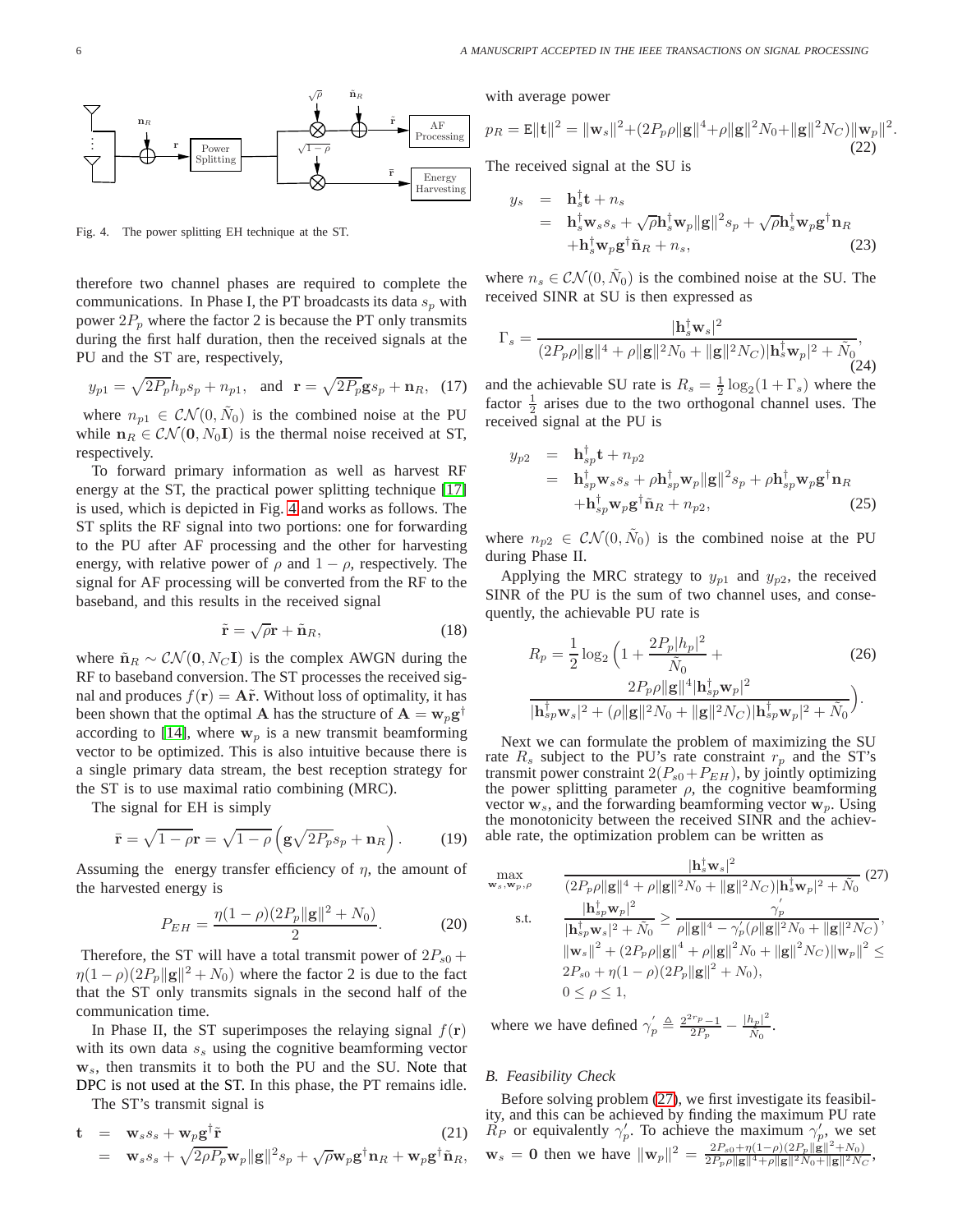and reach an optimization problem about  $\rho$  below:

<span id="page-6-4"></span>max 
$$
\frac{\rho ||\mathbf{g}||^4}{\tilde{N}(2R + 1)^{1/4} + 1)^{1/2}N + 1 \cdot 1^{1/2}N}
$$

$$
\sum_{\rho} \frac{\tilde{N}_0(2P_p \rho ||\mathbf{g}||^4 + \rho ||\mathbf{g}||^2 N_0 + \|\mathbf{g}\|^2 N_C)}{||\mathbf{h}_{sp}||^2 (2P_{s0} + \eta (1 - \rho)(2P_p ||\mathbf{g}||^2 + N_0))} + (\rho ||\mathbf{g}||^2 N_0 + ||\mathbf{g}||^2 N_C)
$$
\ns.t. 
$$
0 \le \rho \le 1.
$$
\n(28)

The unique optimal  $\rho^*$  can be computed in closed form, despite its complicated expression. For details, please see Appendix [D.](#page-10-3) While  $\rho^*$  corresponds to a maximum PU rate  $R_P^*$ , we can choose any rate smaller than  $R_P^*$  in solving [\(27\)](#page-5-1).

#### *C. The Optimal Solution*

Assuming problem [\(27\)](#page-5-1) is feasible, we study how to find its optimal solution.<br>By change

 $\sqrt{}$ By change of variable  $w_p$  :=  $2P_p \rho ||\mathbf{g}||^4 + \rho ||\mathbf{g}||^2 N_0 + ||\mathbf{g}||^2 N_C \mathbf{w}_p$ , we write [\(27\)](#page-5-1) in an equivalent but more compact form as

<span id="page-6-0"></span>
$$
\max_{\mathbf{w}_s, \mathbf{w}_p, \rho} \qquad \frac{|\mathbf{h}_s^{\dagger} \mathbf{w}_s|^2}{|\mathbf{h}_s^{\dagger} \mathbf{w}_p|^2 + \tilde{N}_0} \tag{29}
$$
\ns.t. 
$$
\frac{|\mathbf{h}_{sp}^{\dagger} \mathbf{w}_p|^2}{|\mathbf{h}_{sp}^{\dagger} \mathbf{w}_s|^2 + \tilde{N}_0} \ge \gamma_p'',
$$
\n
$$
\|\mathbf{w}_s\|^2 + \|\mathbf{w}_p\|^2 \le 2P_{s0} + \eta(1 - \rho)(2P_p \|\mathbf{g}\|^2 + N_0),
$$
\n
$$
0 \le \rho \le 1,
$$

where  $\gamma_p'' \triangleq \frac{(2P_p \rho ||\mathbf{g}||^2 + \rho N_0 + N_C)\gamma_p'}{\rho ||\mathbf{g}||^2 - \gamma_p'(\rho N_0 + N_C)}$ . We find the following lemma useful to solve  $(29)$ .

<span id="page-6-2"></span>*Lemma 1:* Consider a general maximization problem below:

<span id="page-6-1"></span>
$$
\max_{\mathbf{w}_1, \mathbf{w}_2} \qquad \frac{|\mathbf{h}_2^{\dagger} \mathbf{w}_2|^2}{\sigma^2 + |\mathbf{h}_2^{\dagger} \mathbf{w}_1|^2} \tag{30}
$$
\n
$$
\text{s.t.} \qquad \frac{|\mathbf{h}_1^{\dagger} \mathbf{w}_1|^2}{\sigma^2 + |\mathbf{h}_1^{\dagger} \mathbf{w}_2|^2} \ge \gamma_1
$$
\n
$$
||\mathbf{w}_1||^2 + ||\mathbf{w}_2||^2 \le P_C,
$$

where  $\mathbf{h}_1, \mathbf{h}_2$  are  $N \times 1$  vectors and  $\gamma_1, P_C, \sigma^2$  are positive scalars. Define  $\zeta^2 \triangleq \frac{|\mathbf{h}_1^{\dagger} \mathbf{h}_2|^2}{\|\mathbf{h}_1\|^2 \|\mathbf{h}_2\|^2}$ . Suppose [\(30\)](#page-6-1) is feasible and its optimal objective value is  $\gamma_2$ , then  $\gamma_2$  is uniquely determined by the following equation set:

$$
\begin{cases}\n\lambda_1 = \frac{\gamma_1 \sigma^2 (\sigma^2 + \lambda_2 ||\mathbf{h}_2||^2)}{||\mathbf{h}_1||^2 (\sigma^2 + \lambda_2 ||\mathbf{h}_2||^2 (1 - \zeta^2))},\\ \n\lambda_2 = \frac{\gamma_2 \sigma^2 (\sigma^2 + \lambda_1 ||\mathbf{h}_1||^2)}{||\mathbf{h}_2||^2 (\sigma^2 + \lambda_1 ||\mathbf{h}_1||^2 (1 - \zeta^2))},\\ \n\lambda_1 + \lambda_2 = P_C,\n\end{cases} (31)
$$

where  $\lambda_1, \lambda_2$  are dual variables.

*Proof:* See Appendix A in [\[16\]](#page-12-3).

Given  $\rho$ , using Lemma [1,](#page-6-2) the dual variables  $(\lambda_1, \lambda_2)$  of [\(29\)](#page-6-0) are identified. Then the optimal  $w_s$ ,  $w_p$  can be expressed as

$$
\begin{cases}\n\mathbf{w}_{1} = \sqrt{p_{1}} \frac{(\sigma^{2} \mathbf{I} + \lambda_{2} \mathbf{h}_{2} \mathbf{h}_{2}^{\dagger})^{-1} \mathbf{h}_{1}}{\|(\sigma^{2} \mathbf{I} + \lambda_{2} \mathbf{h}_{2} \mathbf{h}_{2}^{\dagger})^{-1} \mathbf{h}_{1}\|},\\ \n\mathbf{w}_{2} = \sqrt{p_{2}} \frac{(\sigma^{2} \mathbf{I} + \lambda_{1} \mathbf{h}_{1} \mathbf{h}_{1}^{\dagger})^{-1} \mathbf{h}_{2}}{\|(\sigma^{2} \mathbf{I} + \lambda_{1} \mathbf{h}_{1} \mathbf{h}_{1}^{\dagger})^{-1} \mathbf{h}_{2}\|},\n\end{cases} (32)
$$

where the downlink power  $p_1, p_2$  can be found using the uplink-downlink duality [\[30\]](#page-12-15). Then the optimal solution to [\(29\)](#page-6-0) can be derived by performing 1-D optimization of  $\rho$ . To efficiently find the optimal  $\rho$ , we characterize its feasible range in Appendix [E.](#page-11-10)

#### *D. Closed-form ZF Solutions*

 $(2N<sub>C</sub>)$  we study the ZF solution which allows a closed-form solution. In order to gain more insight into the system parameters,

According to the ZF criterion, there should be no interference between the primary and the secondary transmission, which requires that  $h_s^{\dagger} w_p = h_{sp}^{\dagger} w_s = 0$ . The ZF solution to  $w_s$  has been given in [\(9\)](#page-3-4) and similarly, the ZF solution to  $w_p$  can be derived as

$$
\mathbf{w}_{p,ZF} = \sqrt{q_p} \frac{\left(\mathbf{I} - \frac{\mathbf{h}_s \mathbf{h}_s^\dagger}{\|\mathbf{h}_s\|^2}\right) \mathbf{h}_{sp}}{\|\left(\mathbf{I} - \frac{\mathbf{h}_s \mathbf{h}_s^\dagger}{\|\mathbf{h}_s\|^2}\right) \mathbf{h}_{sp}\|},\tag{33}
$$

with the resulting channel gain to the PU being  $|\mathbf{w}_{p,ZF}^{\dagger} \mathbf{h}_{sp}|^2 =$  $q_p \|\mathbf{h}_{sp}\|^2 (1-\delta^2).$ 

Therefore problem [\(29\)](#page-6-0) reduces to

<span id="page-6-5"></span>
$$
\max_{q_p, q_s, \rho} \qquad q_s \qquad (34)
$$
\ns.t.

\n
$$
\frac{q_p \|\mathbf{h}_{sp}\|^2 (1 - \delta^2)}{\tilde{N}_0} \geq \gamma_p'',
$$
\n
$$
q_s + q_p \leq 2P_{s0} + \eta (1 - \rho) (2P_p \|\mathbf{g}\|^2 + N_0),
$$
\n
$$
0 \leq \rho \leq 1, q_p \geq 0, q_s \geq 0.
$$
\n(34)

The optimal  $\rho_{zf}^{*}$  is given by

<span id="page-6-3"></span>ρ

$$
\rho_{zf}^{*} = \left[ \frac{\frac{\sqrt{\gamma_{p}' N_{C} \tilde{N}_{0}}}{\sqrt{\|\mathbf{h}_{sp}\|^{2} (1-\delta^{2})}} \sqrt{\gamma_{p}'} + \frac{(\|\mathbf{g}\|^{2} - \gamma_{p}' N_{0})}{\eta (2P_{p} \|\mathbf{g}\|^{2} + N_{0})} + \gamma_{p}' N_{C}}{\|\mathbf{g}\|^{2} - \gamma_{0}' N_{C}} \right]_{0}^{1}.
$$
(35)

Derivation of the solution and its feasible range are given in Appendix [F.](#page-11-11)

We can draw some insights from [\(35\)](#page-6-3) on  $\rho_{zf}^*$ :

- It increases with  $\gamma'_p = \frac{2^{2r_p}-1}{2P_p} \frac{|h_p|^2}{\tilde{N}_0}$  $\frac{n_p}{\tilde{N}_0}$ , or decreases with  $P_p$  and  $|h_p|^2$ , which means when the primary channel is good or power is abundant, PU rate is easy to satisfy, and thus the PT can transfer more energy to the ST.
- It decreases with  $\eta$  and  $\|\mathbf{h}_{sp}\|^2$ , which means if the efficiency of energy transfer is low or the ST-PU channel is weak, more received signal is used for information decoding. This is different from the ideal cooperation case where the primary signal is non-causally known at the ST.

To illustrate the solutions, the achievable SU rates against the power splitting parameter  $\rho$  for the optimal solution and ZF solution are compared in Fig. [5](#page-7-0) for a specific channel realization  $N = 3$ ,  $|h_p|^2 = 0.0127$ ,  $\mathbf{g} = \begin{bmatrix} 0.8113 \\ \frac{3}{2} \end{bmatrix}$  $1.5579i$  0.4228 - 0.4039 $i$  - 0.9060 + 0.1513 $i$ ]<sup>T</sup>,  $\mathbf{h}_s$  =  $[0.6664 + 0.2165i \, 0.0663 - 0.8290i \, -0.7936 - 0.6795i]^T$ and  $h_{sp} = [-0.4623 - 0.6364i - 0.8693 - 0.2020i - 0.1916 (0.3270i)^T$ . The primary power is set to  $P_p = 10$  dB and the ST's own power is  $P_{s0} = 0$  dB. The PU's target rate is 2.6 bps/Hz. All noise variance is normalized to one. It is clearly seen that the feasible range of the optimal solution includes that of the ZF solution as a subset. The optimal SU rate is higher than double of the ZF SU rate.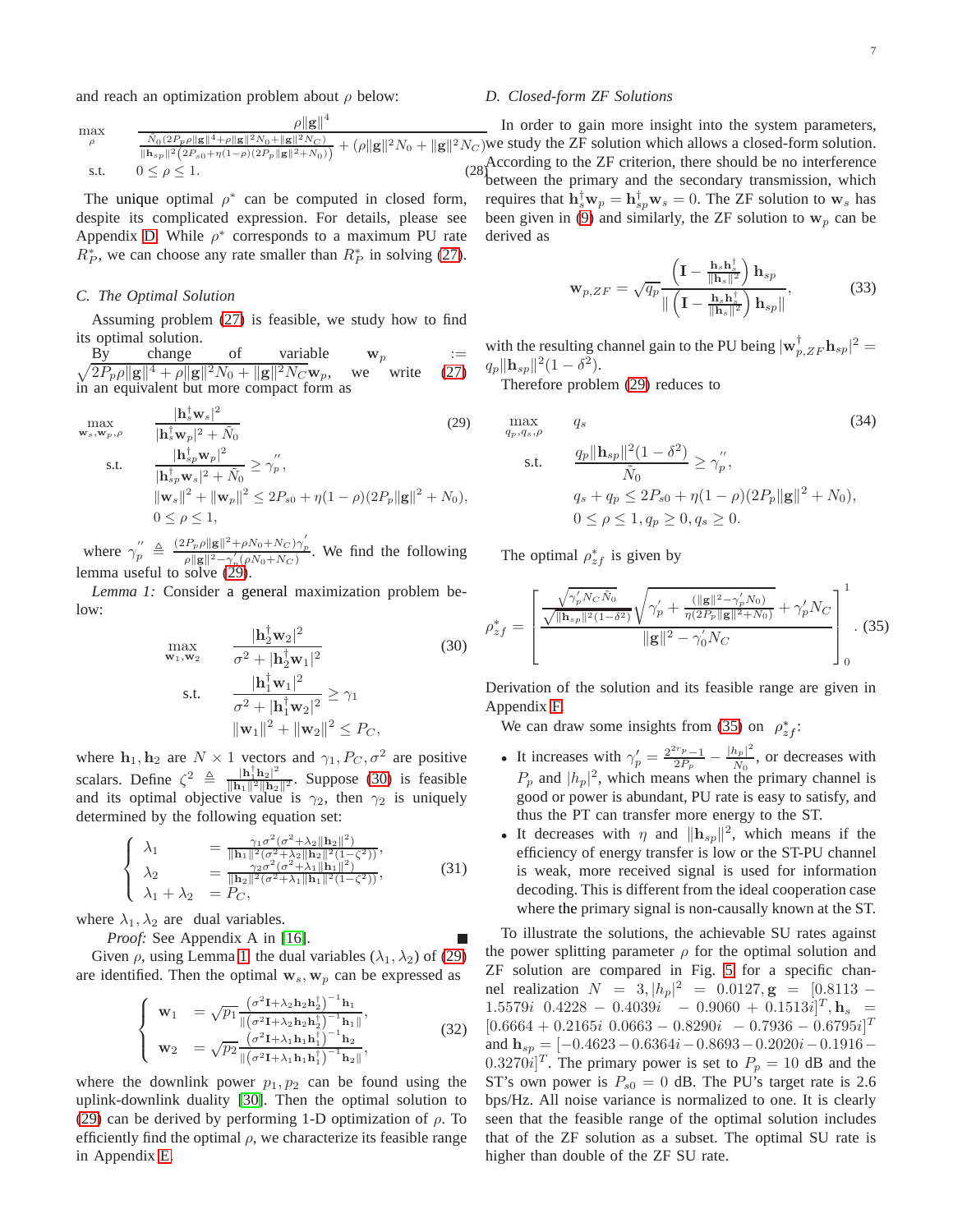

<span id="page-7-0"></span>Fig. 5. SU rate vs  $\rho$  for power splitting.



<span id="page-7-1"></span>Fig. 6. The time splitting EH technique at the ST.

# V. TIME SPLITTING COOPERATION – SYSTEM MODEL AND OPTIMIZATION

#### *A. System Model and Problem Setting*

In this section, we study the optimization of a three-phase time-splitting cooperation protocol where the time-splitting EH is illustrated in Fig. [6.](#page-7-1) The PT first uses a dedicated time slot with a duration of  $\alpha$  ( $0 \leq \alpha \leq 1$ ) to transfer energy to the ST. In the remaining two equal-time phases with duration of  $\frac{1-\alpha}{2}$ , the PT transmits data to the ST then the ST forwards the primary signal to the PU and serves its own SU. The PT can adjust its transmit power in the two phases as long as it does not exceed the peak power constraint  $P_{max}$ . The signal model is described below.

In Phase I, the PT sends signal  $s_{p1}$  with average power  $P_{p1}$  to both the ST for energy harvesting and the PU for information decoding. The received signal at the ST is

$$
\mathbf{r}_1 = \mathbf{g} s_{p1} + \mathbf{n}_{R1},\tag{36}
$$

where  $n_{R1} \in \mathcal{CN}(\mathbf{0}, \tilde{N}_0 \mathbf{I})$  is the AWGN received at the ST. The amount of the harvested energy is

$$
E_{EH} = \alpha \eta (P_{p1} ||\mathbf{g}||^2 + N_0), \tag{37}
$$

where  $\eta$  is the efficiency of EH.

The PU receives

$$
y_{p1} = h_p s_{p1} + n_{p1}, \t\t(38)
$$

where  $n_{p1} \in \mathcal{CN}(0, \tilde{N}_0)$  and achieves a rate of

$$
R_{p1} = \alpha \log_2 \left( 1 + \frac{P_{p1} |h_p|^2}{\tilde{N}_0} \right). \tag{39}
$$

In Phase II, the PT sends signals  $s_{p2}$  (E[ $|s_{p2}|^2$ ] = 1) with average power  $P_{p2}$  to the ST, then the received signals at the PU and the ST are, respectively,

$$
y_{p2} = \sqrt{P_{p2}} h_p s_{p2} + n_{p2}
$$
, and  $\mathbf{r}_2 = \sqrt{P_{p2}} \mathbf{g} s_{p2} + \mathbf{n}_{R2}$ , (40)

where  $n_{p2} \in \mathcal{CN}(0, \tilde{N}_0)$  and  $\mathbf{n}_{R2} \in \mathcal{CN}(\mathbf{0}, \tilde{N}_0\mathbf{I})$  are the combined noise received at the PU and the ST, respectively. The ST adopts the same strategy as the power splitting protocol to process the received primary signal, i.e., it applies first an MRC receiver g then forwards it using a new beamforming vector  $\mathbf{w}_p$ .

In Phase III, the ST superimposes the processed primary signal with its own data  $s<sub>s</sub>$  using the cognitive beamforming vector  $w_s$ , then transmits it to both the PU and the SU. In this phase, the PT remains idle. The ST's transmit signal is written as

$$
\mathbf{t} = \mathbf{w}_s s_s + \sqrt{P_{p2}} \mathbf{w}_p ||\mathbf{g}||^2 s_{p2} + \mathbf{w}_p \mathbf{g}^\dagger \mathbf{n}_{R2}, \qquad (41)
$$

with average power

$$
p_R = \mathbf{E}[\|\mathbf{t}\|^2] = \|\mathbf{w}_s\|^2 + \|\mathbf{w}_p\|^2 \left(P_{p2} \|\mathbf{g}\|^4 + \|\mathbf{g}\|^2 \tilde{N}_0\right).
$$
\n(42)

The received signal at the SU is

$$
y_s = \mathbf{h}_s^{\dagger} \mathbf{t} + n_s = \mathbf{h}_s^{\dagger} \mathbf{w}_s s_s
$$
  
+  $\sqrt{P_{p2}} \mathbf{h}_s^{\dagger} \mathbf{w}_p ||\mathbf{g}||^2 s_{p2} + \mathbf{h}_s^{\dagger} \mathbf{w}_p \mathbf{g}^{\dagger} \mathbf{n}_{R2} + n_s$ , (43)

where  $n_s \in \mathcal{CN}(\mathbf{0}, \tilde{N}_0)$  is the combined noise received at the SU. The received SINR at SU is then expressed as

$$
\Gamma_s = \frac{|\mathbf{h}_s^{\dagger} \mathbf{w}_s|^2}{P_{p2} |\mathbf{h}_s^{\dagger} \mathbf{w}_p|^2 ||\mathbf{g}||^4 + |\mathbf{h}_s^{\dagger} \mathbf{w}_p|^2 ||\mathbf{g}||^2 \tilde{N}_0 + \tilde{N}_0}, \text{(44)}
$$

and the achievable rate is  $R_s = \frac{1-\alpha}{2} \log_2(1+\Gamma_s)$ . The received signal at the PU is

$$
y_{p3} = \mathbf{h}_{sp}^{\dagger} \mathbf{t} + n_{p3} = \mathbf{h}_{sp}^{\dagger} \mathbf{w}_{s} s_{s} + \sqrt{P_{p2}} \mathbf{h}_{sp}^{\dagger} \mathbf{w}_{p} ||\mathbf{g}||^{2} s_{p2} + \mathbf{h}_{sp}^{\dagger} \mathbf{w}_{p} \mathbf{g}^{\dagger} \mathbf{n}_{R2} + n_{p2}.
$$
 (45)

Applying MRC to  $y_{p2}$  and  $y_{p3}$ , the received SINR of the PU is the sum of two channel uses, and considering  $R_{p1}$  in the first phase, the total PU rate is

$$
R_p = \alpha \log_2 \left( 1 + \frac{P_{p1} |h_p|^2}{\tilde{N}_0} \right) + \frac{1 - \alpha}{2} \log_2 \left( 1 + \frac{P_{p2} |h_p|^2}{\tilde{N}_0} + \frac{P_{p2} |\mathbf{h}_{sp}^{\dagger} \mathbf{w}_p|^2 ||\mathbf{g}||^4}{|\mathbf{h}_{sp}^{\dagger} \mathbf{w}_s|^2 + |\mathbf{h}_{sp}^{\dagger} \mathbf{w}_p|^2 ||\mathbf{g}||^2 \tilde{N}_0 + \tilde{N}_0} \right). \tag{46}
$$

The problem of maximizing the SU rate with PU rate and ST power constraint is formulated as [\(47\)](#page-8-0) at the top of next page, where we have imposed the peak power constraint  $P_{max}$ on the PT's transmit power in both Phase I and Phase II, to prevent extremely high transmit power.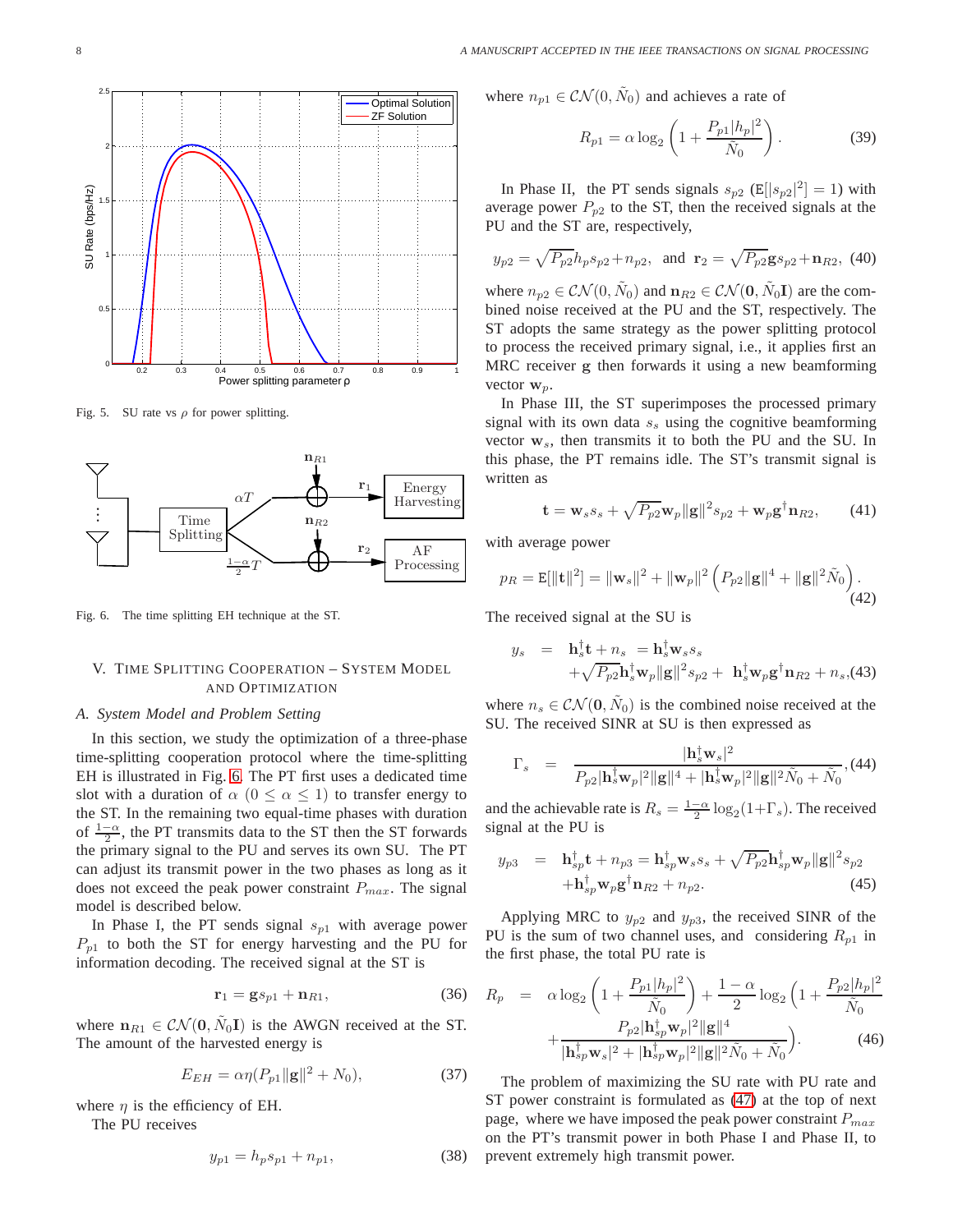<span id="page-8-0"></span>
$$
\max_{\alpha, P_{p1}, \mathbf{w}_s, \mathbf{w}_p} \qquad \frac{1-\alpha}{2} \log_2 \left( 1 + \frac{|\mathbf{h}_s^{\dagger} \mathbf{w}_p|^2 ||\mathbf{g}||^4 + |\mathbf{h}_s^{\dagger} \mathbf{w}_p|^2 ||\mathbf{g}||^2 \tilde{N}_0 + \tilde{N}_0} \right) \tag{47}
$$
\n
$$
\text{s.t.} \qquad \alpha \log_2 \left( 1 + \frac{P_{p1} |h_p|^2}{\tilde{N}_0} \right) + \frac{1-\alpha}{2} \log_2 \left( 1 + \frac{P_{p2} |h_p|^2}{\tilde{N}_0} + \frac{P_{p2} |\mathbf{h}_{sp}^{\dagger} \mathbf{w}_p|^2 ||\mathbf{g}||^4}{|\mathbf{h}_{sp}^{\dagger} \mathbf{w}_s|^2 + |\mathbf{h}_{sp}^{\dagger} \mathbf{w}_p|^2 ||\mathbf{g}||^2 \tilde{N}_0 + \tilde{N}_0} \right) \ge r_p,
$$
\n
$$
P_{p1} \le P_{max}, P_{p2} = \max \left( P_{max}, 2\frac{P_p - \alpha P_{p1}}{1 - \alpha} \right),
$$
\n
$$
||\mathbf{w}_s||^2 + ||\mathbf{w}_p||^2 \left( P_{p2} ||\mathbf{g}||^4 + ||\mathbf{g}||^2 \tilde{N}_0 \right) \le 2 \frac{\alpha \eta (P_{p1} ||\mathbf{g}||^2 + N_0) + P_{s0}}{(1 - \alpha)},
$$
\n
$$
0 \le \alpha \le 1.
$$
\n
$$
(1 - \alpha)
$$

Following a similar procedure to obtain [\(29\)](#page-6-0), problem [\(47\)](#page-8-0) can be written more compactly as

<span id="page-8-1"></span>
$$
\max_{\alpha, P_{p_1}, \mathbf{w}_s, \mathbf{w}_p} \qquad \frac{1-\alpha}{2} \log_2 \left( 1 + \frac{|\mathbf{h}_s^{\dagger} \mathbf{w}_s|^2}{|\mathbf{h}_s^{\dagger} \mathbf{w}_p|^2 + \tilde{N}_0} \right) \tag{48}
$$
\n
$$
\text{s.t.} \qquad \frac{|\mathbf{h}_{sp}^{\dagger} \mathbf{w}_p|^2}{|\mathbf{h}_{sp}^{\dagger} \mathbf{w}_s|^2 + \tilde{N}_0} \ge \frac{\left( P_{p2} ||\mathbf{g}||^2 + \tilde{N}_0 \right) \gamma_p'}{||\mathbf{g}||^2 - \gamma_p' \tilde{N}_0},
$$
\n
$$
P_{p1} \le P_{max}, P_{p2} = \max \left( P_{max}, 2\frac{P_p - \alpha P_{p1}}{1 - \alpha} \right),
$$
\n
$$
||\mathbf{w}_s||^2 + ||\mathbf{w}_p||^2 \le 2\frac{\alpha \eta (P_{p1} ||\mathbf{g}||^2 + N_0) + P_{s0}}{(1 - \alpha)},
$$
\n
$$
0 \le \alpha \le 1,
$$
\n
$$
\text{where } \gamma_p' \triangleq \frac{\frac{2 \left( r_p - \alpha \log_2 \left( 1 + \frac{P_{p1} |h_p|^2}{\tilde{N}_0} \right) \right)}{P_{p2}} - \frac{1}{\tilde{N}_0} \cdot \text{Given } \alpha \text{
$$

where  $\gamma_p = \frac{P_{p2}}{P_{p2}} \rightarrow -\frac{P_{N_0}}{N_0}$ . Given  $\alpha$  and  $P_{p1}$ , the optimal  $\mathbf{w}_s, \mathbf{w}_p$  can be found using Lemma [1.](#page-6-2) Therefore [\(48\)](#page-8-1) can be solved by performing 2-D search over  $(\alpha, P_{p1}).$ 

# *B. ZF Solution*

Similar to the case of power splitting, we study the ZF solution for time splitting which require that  $h_s^{\dagger} w_p = h_p^{\dagger} w_s =$ 0. The simplified problem [\(48\)](#page-8-1) becomes

$$
\max_{\alpha, P_{p1}, q_s, q_p} \qquad \frac{1-\alpha}{2} \log_2 \left( 1 + \frac{q_s \|\mathbf{h}_s\|^2 (1-\delta^2)}{\tilde{N}_0} \right) \tag{49}
$$

s.t. 
$$
\frac{q_p ||\mathbf{h}_{sp}||^2 (1 - \delta^2)}{\tilde{N}_0} \ge \frac{\left(P_{p2} ||\mathbf{g}||^2 + \tilde{N}_0\right) \gamma'_p}{||\mathbf{g}||^2 - \gamma'_p \tilde{N}_0},
$$

$$
P_{p1} \le P_{max}, P_{p2} = \max\left(P_{max}, 2\frac{P_p - \alpha P_{p1}}{1 - \alpha}\right),
$$

$$
q_s + q_p \le 2\frac{\alpha \eta (P_{p1} ||\mathbf{g}||^2 + N_0) + P_{s0}}{(1 - \alpha)},
$$

$$
0 \le \alpha \le 1, q_s \ge 0, q_p \ge 0.
$$

Given  $(\alpha, P_{p1})$ , the solution to  $(q_s, q_p)$  is easily derived. However, this leads to a complicated objective function about  $(\alpha, P_{n1})$  which does not admit a closed-form solution, therefore the optimal solution can be found by performing 2-D search over  $(\alpha, P_{p1})$ .

#### VI. SIMULATION RESULTS

In this section the performance results of the proposed primary-secondary cooperation schemes are presented through computer simulation. We assume that the ST has  $N = 4$ transmit antennas. We consider a scenario where the distances from the ST to all the other terminals are 1m, while the distance from the PT to the PU is 2m, therefore assistance from the ST is usually preferred by the PT. The potential application scenarios include wireless sensor networks or the indoor environment where WiFi and ZigBee coexist both operating at 2.4 GHz which leads to significant interference [\[31\]](#page-12-16). WiFi is the primary system and ZigBee is the secondary system. Zigbee wants to share the spectrum occupied by WiFi but it has very limited energy supply or even no battery. The channel between a transmit-receive antenna pair is modeled as  $h = (\Delta)^{-\frac{1}{2}} e^{j\omega}$ , where  $\Delta$  is the distance, l is the path loss exponent, chosen as 3.5, and  $\omega$  is uniformly distributed over  $[0, 2\pi)$ . The variance of noise components are normalized to unity, i.e.,  $N_0 = N_C = 1$ . The primary energy is set to  $P_p = 20$  dB, the peak power is  $P_{max} = 30$  dB, and the PU rate requirement is  $r_p = 3$  bps/Hz, unless otherwise specified. Outage occurs when the required PU rate is not supported. We will evaluate the performance of the proposed schemes including the ideal cooperation (labeled as 'Ideal Cooperation'), the power splitting scheme (labeled as 'Power Splitting EH') and the time splitting scheme with both fixed equal power (labeled as 'Time Splitting EH' ) and adaptive power allocation (labeled as 'Time Splitting EH with Power Allocation') during the energy and information transfer. The case of information cooperation only [\[14\]](#page-12-2) between the primary and secondary systems without energy cooperation is used as the benchmark (labeled as 'No Energy Cooperation'). Unless otherwise specified, the results are averaged over 1000 channel realizations.

In Fig. [7,](#page-9-0) we plot the rate regions for different schemes for a specific randomly chosen channel realization  $|h_p|^2 =$  $0.0002$ ,  $g = [-0.9472 - 0.6334i - 0.9090 - 1.2266i 1.1855 + 0.3370i$   $0.5345 - 0.1796i$ <sup>T</sup>,  $\mathbf{h}_s = [-0.9215 0.4314i\ 0.2052 - 0.2503i\ 0.3109 - 0.3055i\ 0.3560 + 0.1163i]^T$ and  $h_{sp} = [0.3610 - 0.1248i 1.1616 + 0.8211i - 0.4350 0.2818i - 0.4445 + 0.6564i$ <sup>T</sup>. ST's own energy is  $P_{s0} = 10$ dB. The efficiency of energy transfer is assumed to be  $\eta = 0.5$ . It is seen that the achievable rate regions are greatly enlarged due to the energy cooperation. It is observed that the power splitting scheme for energy cooperation outperforms the time splitting scheme. Due to the non-causal information transfer, the ideal information and energy cooperation provides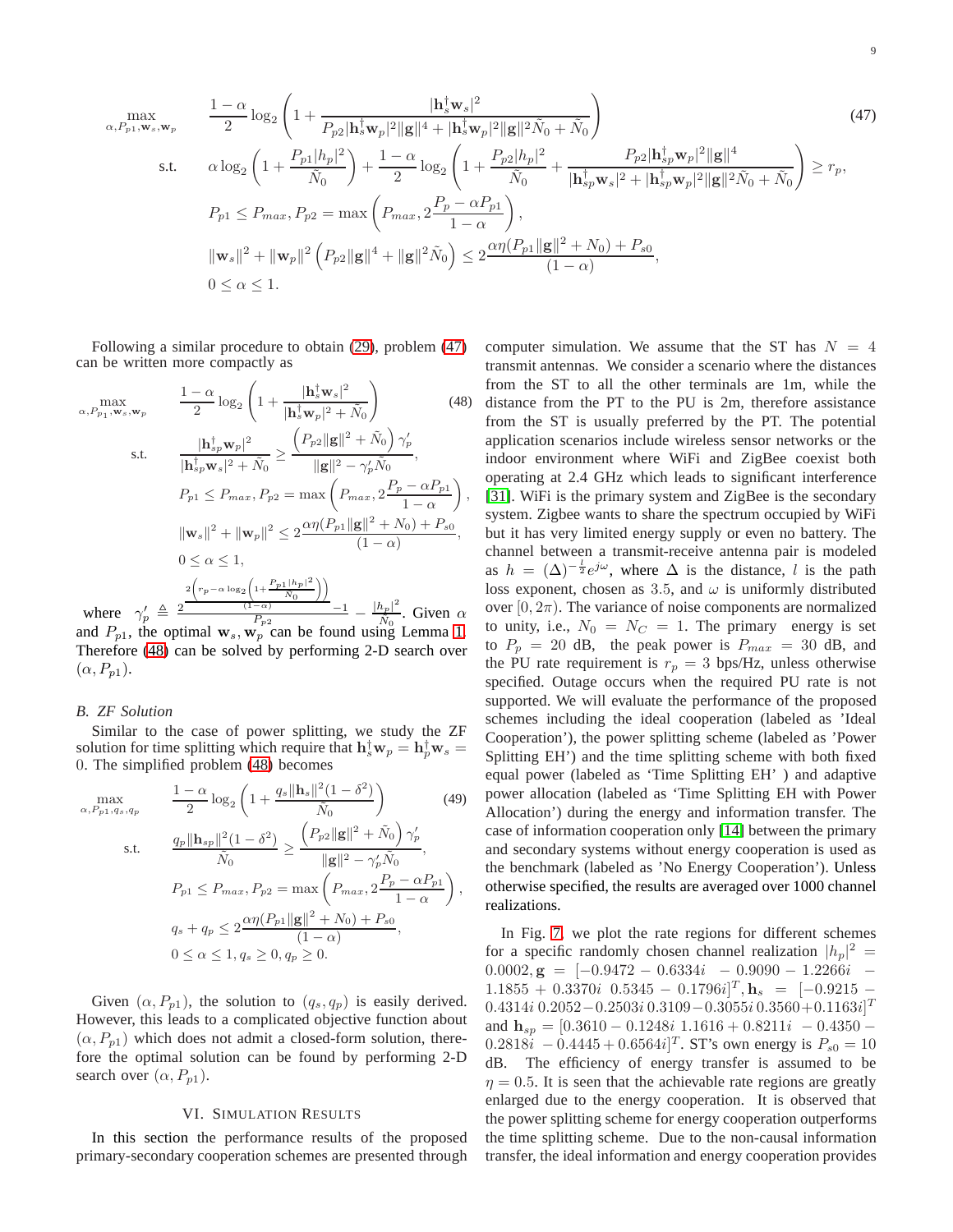an outer bound for both practical cooperation schemes.

Next we investigate the impact of the ST's self energy on the achievable average SU rate in Fig. [8](#page-9-1) when the efficiency of energy transfer,  $\eta$ , takes values 0.1, 0.5 and 1. Substantial rate gain is achieved using the proposed schemes compared with the case without energy cooperation, especially in low to medium ST energy region even when the efficiency is  $\eta = 0.1$ . While in the high energy region and  $\eta = 0.1$ , the performance of the information only cooperation scheme is close to that of the power splitting and time splitting scheme. This is because the ST has sufficient energy and the efficiency of energy transfer is low, there is no need to harvest energy from the primary transmission. It is also observed that the power splitting scheme achieves higher SU rate than the time splitting scheme when the efficiency  $\eta = 0.5$  and 1 while when  $\eta = 0.1$ , the time splitting scheme outperforms the power splitting scheme in the low to medium energy region.

We then compare the PU rate outage performance of different schemes when the ST energy varies from 0 to 20 dB in Fig. [9.](#page-9-2) We assume the SU rate requirement is  $r_s = 3$ bps/Hz. It is first noted that without any primary-secondary cooperation, the PU experiences rate outage with a high probability of over 80% due to the weak primary channel. If only information cooperation but no energy transfer is allowed, the outage probability can be reduced only in the high energy region. When  $\eta \geq 0.5$ , the power splitting and time splitting schemes achieve outage probabilities of below 20% and 35%, respectively, which is a substantial improvement.



<span id="page-9-0"></span>Fig. 7. PU-SU rate region,  $P_p = 20$  dB,  $P_{s0} = 10$  dB.

#### VII. CONCLUSIONS

This paper has investigated energy cooperation between the primary and secondary system in cognitive radio networks, in addition to existing information cooperation. The rationale behind is that the primary system provides spectrum as well energy to the secondary system, and in return the secondary system is more willing and able to assist the primary transmission. This creates more incentives for the primary and



<span id="page-9-1"></span>Fig. 8. SU rate vs SU power,  $r_p = 3$  bps/Hz.



<span id="page-9-2"></span>Fig. 9. PU rate outage vs SU power,  $r_p = 3$  bps/Hz and  $r_s = 4$  bps/Hz.

secondary systems to cooperate and overall the spectrum is better utilized. We have studied three protocols that enables both energy and information cooperation. The first one is the ideal cooperation assuming non-causal primary information available at the secondary transmitter; the other two protocols employ practical power splitting and time splitting for energy and information transfer. For each scheme, the optimal as well as low-complexity solutions are derived, based on which some insights are drawn on system parameters. It is found that the power splitting scheme usually can support a larger rate region than the time splitting scheme when the efficiency of energy transfer is sufficiently high. Substantial performance gain has been shown using the proposed additional energy cooperation than the existing information cooperation only CR scheme, therefore energy and information cooperation could be a promising solution for the future CR networks.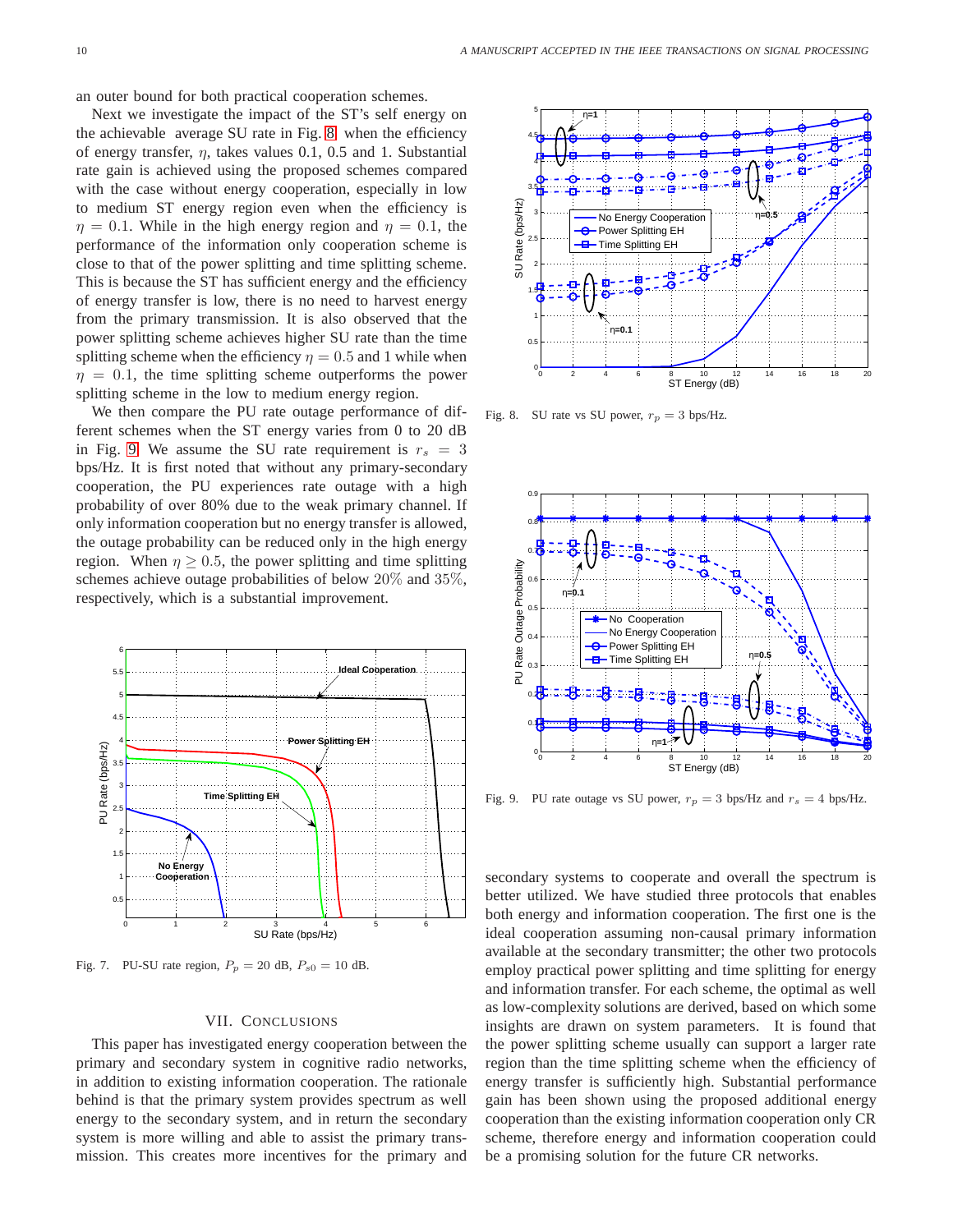#### ACKNOWLEDGEMENT

The authors thank the anonymous reviewers and the associated editor for their useful comments which have substantially improve the quality of the manuscript. The first and the third authors would like to thank David Halls and Aissa Ikhlef from Toshiba Research Europe Limited, for their suggestions to improve the clarity of this manuscript.

# <span id="page-10-0"></span>APPENDIX A PROOF OF PROPOSITION [1](#page-3-5)

The maximum PU rate is achieved when SU rate is zero and  $\mathbf{w}_s = \mathbf{0}$ . In this case,  $q_p = P_{s0} + \beta \eta P_p$  and the optimal  $\beta$  that maximizes the PU rate is given by

$$
\beta^* = \arg_{\beta} \max_{0 \le \beta \le 1} \left( \sqrt{(1-\beta)P_p} |h_p| + \sqrt{P_{s0} + \beta \eta P_p} ||\mathbf{h}_{sp}|| \right)
$$
\n(50)

Setting the derivative to zero leads to the unique critical point

$$
\bar{\beta} = \frac{P_p \eta^2 \|\mathbf{h}_{sp}\|^2 - P_{s0}|h_p|^2}{P_p \eta^2 \|\mathbf{h}_{sp}\|^2 + \eta P_p |h_p|^2}.
$$
\n(51)

Then the optimal  $\beta$  is  $\beta^* = [\overline{\beta}]_0^1$ . Accordingly, the maximum PU rate in [\(6\)](#page-3-6) can be derived.

# <span id="page-10-1"></span>APPENDIX B

# RECASTING [\(5\)](#page-3-0) TO THE CONVEX PROGRAM [\(7\)](#page-3-1)

We begin by realizing that the optimization problem relates to  $w<sub>s</sub>$  only in quadratic forms and we can multiply a complex phase to the optimization objective so that the complex phase is offset. Hence, we replace the optimization objective by  ${\rm Re} \left({\bf h}_s^\dagger \, {\bf w}_s\right)$ .

$$
\begin{aligned}\n\max_{\mathbf{w}_s, \mathbf{w}_p, \beta} & \qquad \text{Re}\left(\mathbf{h}_s^{\dagger} \mathbf{w}_s\right) \\
\text{s.t.} & & |\sqrt{(1-\beta)P_p} |h_p| + \mathbf{h}_{sp}^{\dagger} \mathbf{w}_p|^2 \\
& \geq \gamma_p \left( |\mathbf{h}_{sp}^{\dagger} \mathbf{w}_s|^2 + \tilde{N}_0 \right), \\
& \|\mathbf{w}_s\|^2 + \|\mathbf{w}_p\|^2 \leq P_{s0} + \beta \eta P_p,\n\end{aligned}
$$

where  $\gamma_p = 2^{R_p} - 1$  is the target SINR. The optimal direction of  $\mathbf{w}_p = \sqrt{q_p} \frac{\mathbf{h}_{sp}}{\|\mathbf{h}_{sp}}$  $\frac{\mathbf{h}_{sp}}{\|\mathbf{h}_{sp}\|}e^{j \arg(h_p)}$  can be determined and what is left for optimizing is the power of  $w_p$ ,  $q_p$ . Thus we have

$$
\begin{aligned}\n\max_{\mathbf{w}_s, q_p, \beta} & \qquad \text{Re}\left(\mathbf{h}_s^{\dagger} \mathbf{w}_s\right) \\
\text{s.t.} & \qquad (\sqrt{(1-\beta)P_p}|h_p| + \sqrt{q_p} ||\mathbf{h}_{sp}||)^2 \\
&\geq \gamma_p \left( |\mathbf{h}_{sp}^{\dagger} \mathbf{w}_s|^2 + \tilde{N}_0 \right), \\
& \qquad ||\mathbf{w}_s||^2 + q_p \leq P_{s0} + \beta \eta P_p.\n\end{aligned}
$$

Now, we let  $\bar{\beta} = \sqrt{1-\beta}$  and  $\bar{q}_p = \sqrt{q_p}$  and the ranges of the parameters remain the same:  $0 \le \bar{\beta} \le 1$  and  $\bar{q}_p \ge 0$ . The optimization problem becomes

$$
\begin{aligned}\n\max_{\mathbf{w}_s, \bar{q}_p, \bar{\beta}} & \text{Re}\left(\mathbf{h}_s^\dagger \mathbf{w}_s\right) \\
\text{s.t.} & (\bar{\beta}\sqrt{P_p}|h_p| + \bar{q}_p \|\mathbf{h}_{sp}\|)^2 \ge \gamma_p \left(\|\mathbf{h}_{sp}^\dagger \mathbf{w}_s\|^2 + \tilde{N}_0\right) \\
& \|\mathbf{w}_s\|^2 + \bar{q}_p^2 \le P_{s0} + (1 - \bar{\beta}^2)\eta P_p, \\
& 0 \le \bar{\beta} \le 1, \ \bar{q}_p \ge 0.\n\end{aligned}
$$
\n
$$
(52)
$$

Define a vector v:

.

$$
\mathbf{v} = \left[\bar{\beta}, \bar{q}_p\right]^{\mathrm{T}} \tag{53}
$$

and the result follows.

# <span id="page-10-2"></span>APPENDIX C PROOF OF PROPOSITION [2](#page-3-7)

Define  $q_s \triangleq ||\mathbf{w}_s||^2$ . First notice that the PU rate and ST power constraints in [\(5\)](#page-3-0) should be satisfied with equalities. So we have

<span id="page-10-4"></span>
$$
q_s = (P_{s0} + \beta \eta P_p) - q_p. \tag{54}
$$

According to Proposition 1 in [\[8\]](#page-11-5), the optimal  $w_s$  can be parametrized as

$$
\mathbf{w}_s = \sqrt{q_s} \left( \sqrt{\lambda} \frac{\Pi_{\mathbf{h}_{sp}} \mathbf{h}_s}{\|\Pi_{\mathbf{h}_{sp}} \mathbf{h}_s\|} + \sqrt{1 - \lambda} \frac{\Pi_{\mathbf{h}_{sp}}^{\perp} \mathbf{h}_s}{\|\Pi_{\mathbf{h}_{sp}}^{\perp} \mathbf{h}_s\|} \right), 0 \le \lambda \le 1.
$$
\n(55)

We then have  $|\mathbf{h}_{sp}^{\dagger} \mathbf{w}_{s}|^{2} = \lambda q_{s} ||\mathbf{h}_{sp}||^{2}$ . Substituting it into the PU rate constraint in [\(5\)](#page-3-0), we can solve  $\lambda$  as:

<span id="page-10-5"></span>
$$
\lambda = \frac{\frac{|\sqrt{(1-\beta)P_p}|h_p| + \sqrt{q_p}||\mathbf{h}_{sp}|||^2}{2^{r_p} - 1} - \tilde{N}_0}{((P_{s0} + \beta \eta P_p) - q_p)||\mathbf{h}_{sp}||^2}.
$$
 (56)

Substituting [\(54\)](#page-10-4)–[\(56\)](#page-10-5) into the objective function in [\(5\)](#page-3-0) gives the formulation [\(8\)](#page-4-0).

# <span id="page-10-3"></span>APPENDIX D

FEASIBILITY RANGE IN POWER-SPLITTING COOPERATION

Define  $a_1 \triangleq 2P_p ||g||^2 + N_0$ ,  $b_1 \triangleq 2P_{s0}$ ,  $c_1 \triangleq ||\mathbf{h}_{sp}||^2$ , then [\(28\)](#page-6-4) is equivalent to

$$
\min_{\rho} \qquad f_1(\rho) \triangleq \frac{\tilde{N}_0(a_1 + \frac{N_C}{\rho})}{c_1[b_1 + a_1\eta(1 - \rho)]} + (N_0 + \frac{N_C}{\rho})(57)
$$
\ns.t.

\n
$$
0 \leq \rho \leq 1.
$$

The first-order derivative of  $f_1(\rho)$  is given by

$$
\frac{\partial f_1(\rho)}{\partial \rho} \qquad (58)
$$
\n
$$
= -\frac{\tilde{N}_0 N_C}{c_1 [b_1 + a_1 \eta (1 - \rho)] \rho^2} + \frac{\tilde{N}_0 (a_1 \rho + N_C) a_1 \eta}{c_1 [b_1 + a_1 \eta (1 - \rho)]^2 \rho} - \frac{N_C}{\rho^2},
$$

and setting it to zero leads to

 $\setminus$ ,

$$
f_2(\rho) \triangleq A_1 \rho^2 + B_1 \rho - C_1 = 0, \tag{59}
$$

where for convenience, we have defined  $A_1 \triangleq a_1^2 \eta \frac{\tilde{N}_0}{N_C}$  –  $(a_1\eta)^2 c_1, B_1 \triangleq 2a_1\eta N_0 + 2(b_1 + a_1\eta)a_1\eta c_1, C_1 \triangleq N_0(\breve{b}_1 +$  $a_1\eta$  +  $c_1(b_1 + a_1\eta)^2$ ,

Observe that  $f_2(\rho)$  has the same sign as  $\frac{\partial f(\rho)}{\partial \rho}$  in order to find the optimal  $\rho^*$ . Next we discuss the roots of  $f_2(\rho)$ . Because

$$
B_1^2 + 4A_1C_1 = (2a_1\eta N_0 + 2(b_1 + a_1\eta)a_1\eta c_1)^2
$$
  
+4 $\left(a_1^2\eta \frac{\tilde{N}_0}{N_C} - (a_1\eta)^2 c_1\right) (N_0(b_1 + a_1\eta) + c_1(b_1 + a_1\eta)^2)$   
>  $(2a_1\eta N_0 + 2(b_1 + a_1\eta)a_1\eta c_1)^2$   
-4 $(a_1\eta)^2 c_1 (N_0(b_1 + a_1\eta) + c_1(b_1 + a_1\eta)^2)$   
=  $4a_1^2\eta^2 (N_0^2 + c_1N_0(b_1 + a_1\eta)) > 0,$  (60)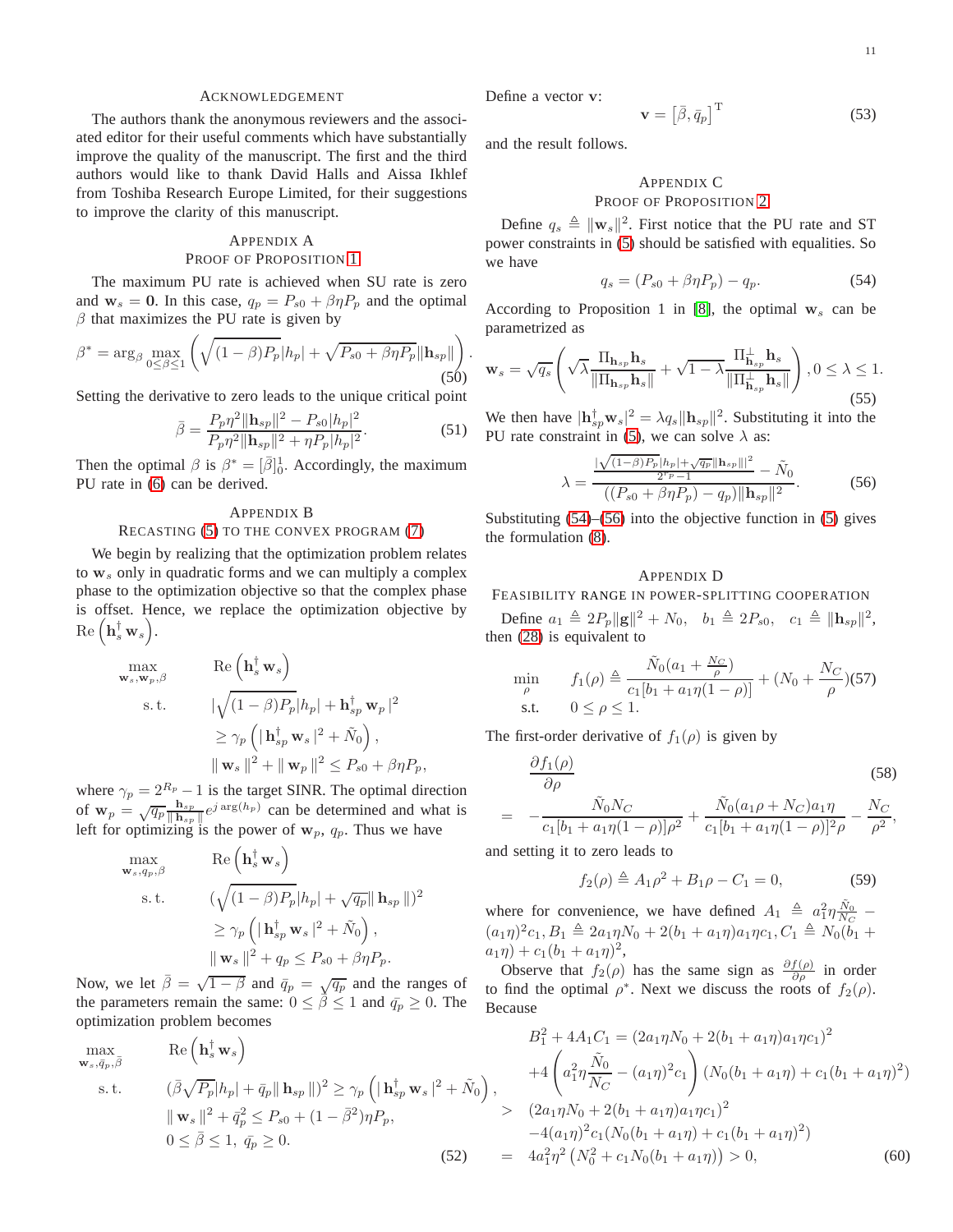there are always two distinct real roots  $\rho_1 = \frac{-B_1 + \sqrt{B_1^2 + 4AC}}{2A_1}$  $2A_1$ and  $\rho_2 = \frac{-B_1 - \sqrt{B_1^2 + 4AC}}{2A_1}$  $\frac{\sqrt{D_1+4AC}}{2A_1}$ . Depending on the sign of  $A_1$ , there

- are three possible cases for the optimal  $\rho$ : i)  $A_1 > 0$  or  $\frac{\tilde{N}_0}{N_C} > \eta \| \mathbf{h}_{sp} \|^2$ . Because  $C_1 > 0$ ,  $\rho_1 >$
- $0, \rho_2 < 0$ , therefore  $\rho^* = \min(\rho_1, 1)$ . ii)  $A_1 < 0$  or  $\frac{\tilde{N}_0}{N_C} < \eta \| \mathbf{h}_{sp} \|^2$ . In this case,  $\rho_2 > \rho_1 > 0$ . Due to the fact that  $A_1 + C_1 > 0$  or  $\frac{-C_1}{A_1} = \rho_1 \rho_2 > 1$ , we know that  $\rho_2 > 1$  and it cannot be the optimal solution. Therefore,  $\rho^* = \min(\rho_1, 1)$ .
- iii)  $A_1 = 0$ . In this case,  $\rho^* = \min\left(\frac{C_1}{B_1}, 1\right) = \text{where } c_{zf} = \frac{\gamma_p' \tilde{N}_0}{\|\mathbf{h}_{sp}\|^2 (1 \epsilon)}$  $\min\left(\frac{P_{s0}}{2(2P_p||\mathbf{g}||^2+N_0)\eta}+\frac{1}{2},1\right).$

After finding  $\rho^*$ , the maximum achievable PU rate can be calculated and compared with the PU rate requirement to check the feasibility.

# <span id="page-11-10"></span>APPENDIX E FEASIBILITY RANGE OF  $\rho$  IN POWER SPLITTING COOPERATION

A given  $\rho$  can result in a feasible solution only if the ST can satisfy the PU's rate requirement even without serving the SU. In this extreme case,  $w_s = 0$  and  $w_p = \frac{\sqrt{2P_{s0} + P_{EH}} h_{sp}}{\|h_{sp}\|}$  $\frac{0+PFHH_{sp}}{\|\mathbf{h}_{sp}\|}$ . The PU's rate constraint then amounts to

<span id="page-11-12"></span>
$$
(2P_{s0} + \eta(1-\rho)(2P_p||\mathbf{g}||^2 + N_0))||\mathbf{h}_{sp}||^2
$$
  
\n
$$
\geq \frac{(2P_p\rho||\mathbf{g}||^2 + \rho N_0 + N_C)\gamma'_p\tilde{N}_0}{\rho||\mathbf{g}||^2 - \gamma'_p(\rho N_0 + N_C)}.
$$
 (61)

For convenience, define  $a \triangleq \eta(2P_p ||g||^2 + N_0), b \triangleq ||g||^2 \gamma'_p N_0, c \triangleq \frac{\gamma'_p \tilde{N}_0}{\|\mathbf{h}_{sp}\|^2}$  and  $A \triangleq ab, B \triangleq -a\gamma'_p N_C - b(2P_{s0} +$  $a) + ac, C \triangleq N_C(\gamma_p'(2P_{s0} + a) + c)$ . Rearranging the above inequality [\(61\)](#page-11-12) leads to

$$
2P_{s0} + a - a\rho - c\frac{\frac{a\rho}{\eta} + N_C}{b\rho - \gamma_p' N_C} \ge 0,
$$
 (62)

and

$$
f_{PS}(\rho) \triangleq A\rho^2 + B\rho + C \le 0. \tag{63}
$$

We then discuss possible cases below.

•  $A = 0$  or  $\|\mathbf{g}\|^2 = N_0(\frac{2^{2r_p}-1}{2P_p} - \frac{|h_p|^2}{\tilde{N}_0})$  $\frac{n_p}{\tilde{N}_0}$ ). Under this condition, there are two possibilities:

- 
$$
c \ge \gamma_p' \eta N_C
$$
 or  $\tilde{N}_0 \ge \eta N_C ||\mathbf{h}_{sp}||^2$ . In this case,  $0 \le \rho \le 1$ .

 $c < \gamma_p' \eta N_C$  or  $\tilde{N}_0 < \eta N_C \|\mathbf{h}_{sp}\|^2$ , then  $0 \le \rho <$  $\frac{2P_{s0}+a+\tilde{N}_0\|\mathbf{h}_{sp}\|^2}{2}$  $a-\frac{\tilde{N}_0 \|\mathbf{h}_{sp}\|^2 a}{\eta N_C}$  $1^1$ 0 .

When  $A \neq 0$ , there are two possible cases:

- If the discriminant is nonnegative, suppose the two real roots of the quadratic equation  $f_{PS} = 0$  are given by  $\bar{\rho}_{\min}$  and  $\bar{\rho}_{\max}$ , and  $\bar{\rho}_{\min} \leq \bar{\rho}_{\max}$ . We have the following discussion.
	- $A > 0$ . The feasible  $\rho$  should satisfy  $[\bar{\rho}_{min}]_0^1 \leq \rho \leq$  $[\bar{\rho}_{\rm max}]_0^1$ .
	- $A < 0$ . Because  $C > 0$ , we know that  $\bar{\rho}_{\min} < 0$  and  $\bar{\rho}_{\text{max}} > 0$ , thus we have  $[\bar{\rho}_{\text{max}}]_0^1 \le \rho \le 1$ .
- If the discriminant is negative, there is no feasible  $\rho$ .

#### <span id="page-11-11"></span>APPENDIX F

# OPTIMALITY OF  $\rho_{zf}^{\ast}$  in power splitting cooperation

Because the first two constraints in [\(34\)](#page-6-5) should hold with equality, we can derive

$$
q_s(\rho) = 2P_{s0} + a - a\rho - c_{zf} \frac{a\rho + N_C}{b\rho - \gamma_p' N_C}
$$
(64)  

$$
= 2P_{s0} + a - a\rho - \frac{ac}{b} - \frac{(\gamma_p' \frac{a}{b} + 1)N_C c_{zf}}{b\rho - \gamma_p' N_C},
$$

 $\frac{r_p N_0}{\|\mathbf{h}_{sp}\|^2 (1-\delta^2)}$ . Maximizing  $q_s$  is equivalent to

$$
\min_{0 < \rho < 1} a\rho + \frac{(\gamma_p' \frac{a}{b} + 1)N_C c_{zf}}{b\rho - \gamma_p' N_C} \tag{65}
$$

whose minimum is achieved by [\(35\)](#page-6-3). To compare with the optimal solution, we also study the feasible range of  $\rho$  for the ZF scheme. A given  $\rho$  is feasible requires that  $q_s(\rho) \geq 0$  or

<span id="page-11-13"></span>
$$
f_{PS-ZF}(\rho) \triangleq A\rho^2 + B\rho + C_{zf} \le 0,
$$
 (66)

where  $C_{zf} \triangleq N_C (\gamma_p'(2P_{s0} + a) + c_{zf})$ . Similar results as the optimal case  $(66)$  can be obtained, except replacing  $C$ with  $C_{z}$ . Since  $C_{z}$  > C due to the fact that  $c_{z}$  > c, the optimal scheme has a larger feasibility region for  $\rho$  than the ZF solution.

#### **REFERENCES**

- <span id="page-11-0"></span>[1] J. Mitola, "Cognitive Radio: An Integrated Agent Architecture for Software Defined Radio," *PhD Dissertation*, KTH, Stockholm, Sweden, Dec. 2000.
- <span id="page-11-1"></span>[2] S. Haykin, "Cognitive Radio: Brain-Empowered Wireless Communications," *IEEE J. Sel. Areas Commun.*, vol. 23, pp. 201–220, Feb. 2005.
- <span id="page-11-2"></span>[3] A. K. Sadek, K.J.R. Liu, and A. Ephremides, "Cognitive multiple access via cooperation: Protocol design and stability analysis," *IEEE Trans. Inf. Theory*, vol. 53, no. 10, pp. 3677-3696, Oct. 2007.
- [4] N. Devroye, P. Mitran, and V. Tarokh, "Achievable rates in cogtive radio channels," *IEEE Trans. Inf. Theory*, vol. 52, no. 5, pp. 1813-1827, May 2006.
- [5] S. Srinivasa and S. A. Jafar, "The throughput potential of cognitive radio-a theoretical perspective," *IEEE Commun. Mag.*, vol. 45, no. 5, pp. 73-79, May 2007.
- <span id="page-11-3"></span>[6] A. Jovicic and P. Viswanath, "Cognitive radio: An information-theoretic perspective," *IEEE Trans. Inf. Theory*, vol. 55, no. 9, pp. 3945–3958, Sept. 2009.
- <span id="page-11-4"></span>[7] J. Lv, R. Blasco-Serrano, E. A. Jorswieck, R. Thobaben and A. Kliks, "Optimal Beamforming in MISO Cogntive Channels with Degraded Message Sets," in *Proc. IEEE Wireless Commun. Netw. Conf. (WCNC)*, Paris, France, 1-4 Apr. 2012, pp. 538-543 .
- <span id="page-11-5"></span>[8] J. Lv and E. A. Jorswieck, "Spatial shaping in cognitive system with coded legacy transmission," in *Proc. Int. ITG Workshop on Smart Antennas (WSA)*, Aachen, Germany, 24-25 Feb. 2011, pp. 1-6.
- <span id="page-11-9"></span>R. Blasco-Serrano, J. Lv, R. Thobaben, E. A. Jorswieck and M. Skoglund, "Multi-antenna Transmission for Underlay and Overlay Cognitive Radio with Explicit Message Learning Phase," *EURASIP Journal on Wireless Communications and Networking (JWCN)*, special issue on "Cooperative Cognitive Networks", 2013:195, doi:10.1186/1687-1499- 2013-195.
- <span id="page-11-6"></span>[10] O. Simeone, I. Stanojev, S. Savazzi, Y. Bar-Ness, U. Spagnolini, and R. Pickholtz, "Spectrum leasing to cooperating secondary ad hoc networks," *IEEE J. Sel. Areas Commun.*, vol. 26, no. 1, pp. 203 -213, Jan. 2008.
- <span id="page-11-7"></span>[11] W. Su, J. D. Matyjas, and S. N. Batalama, "Active cooperation between primary users and cognitive radio users in heterogeneous ad-hoc networks," *IEEE Trans. Signal Process.*, vol. 60, no. 4, pp.1796–1805, Apr. 2012.
- <span id="page-11-8"></span>[12] R. Manna, Raymond H. Y. Louie. Y. Li, and B. Vucetic, "Cooperative Spectrum Sharing in Cognitive Radio Networks With Multiple Antennas," *IEEE Trans. Signal Process.*, vol. 59, no. 11, pp. 5509-5522, Nov. 2011.